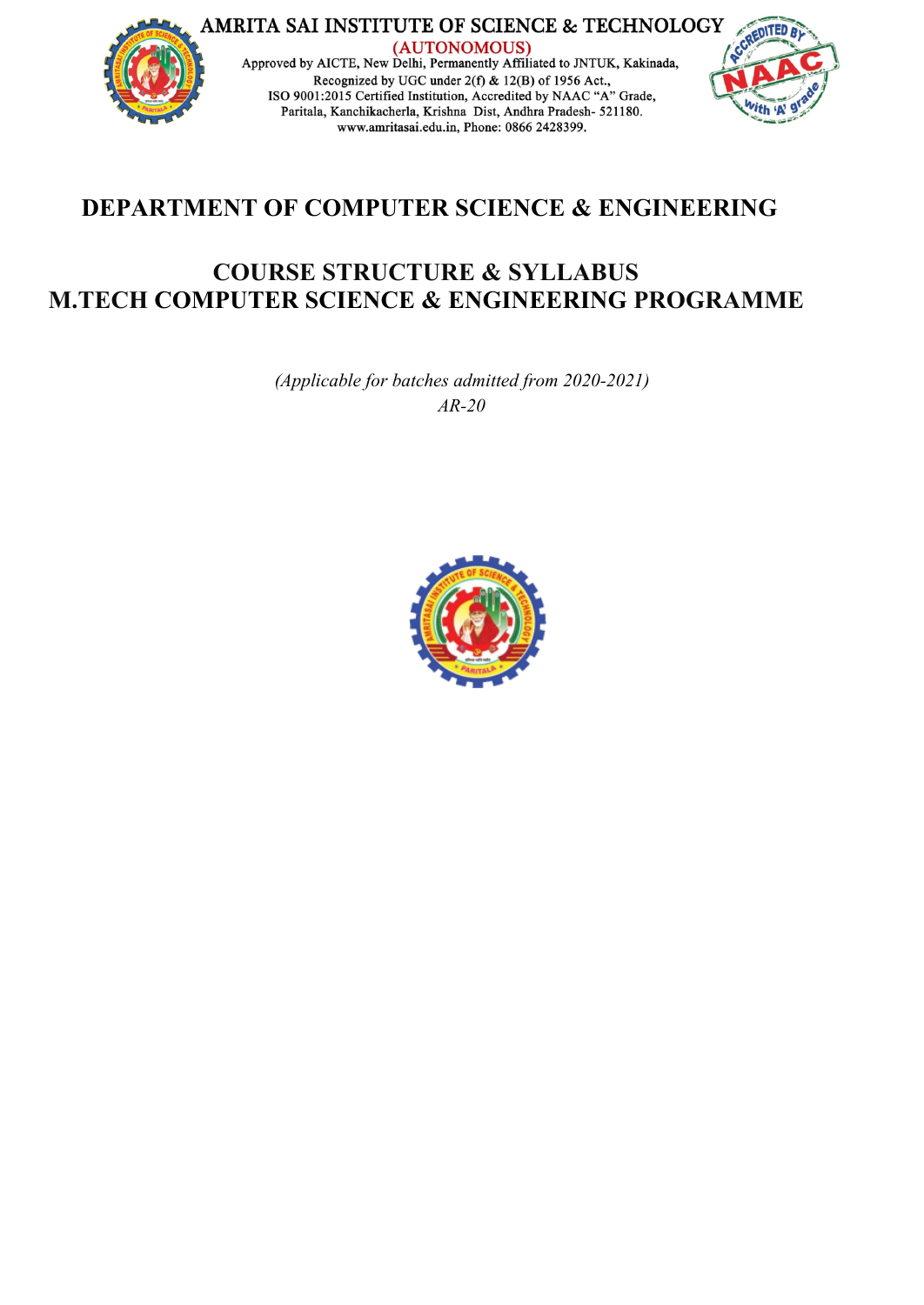

(AUTONOMOUS)<br>Approved by AICTE, New Delhi, Permanently Affiliated to JNTUK, Kakinada, Recognized by UGC under  $2(f) \& 12(B)$  of 1956 Act.,<br>ISO 9001:2015 Certified Institution, Accredited by NAAC "A" Grade, Paritala, Kanchikacherla, Krishna Dist, Andhra Pradesh- 521180. www.amritasai.edu.in, Phone: 0866 2428399.



|                 | <b>I-SEMESTER</b> |                                                                       |              |                |                  |                |                |
|-----------------|-------------------|-----------------------------------------------------------------------|--------------|----------------|------------------|----------------|----------------|
| S.N<br>$\bf{0}$ | Course Code       | <b>Courses</b>                                                        | Cate<br>gory | L              | T                | $\mathbf{P}$   | $\mathbf C$    |
|                 | 20CP1T1           | <b>Program Core-1</b><br>Mathematical Foundations of Computer Science | PC           | 3              | $\Omega$         | $\Omega$       | $\overline{3}$ |
| $\overline{2}$  | 20CP1T2           | <b>Program Core-2</b><br>Advanced Data Structures & Algorithms        | PC           | 3              | $\theta$         | $\theta$       | $\mathcal{E}$  |
|                 |                   | <b>Program Elective-1</b>                                             |              |                |                  |                |                |
| 3               | 20CP1T3A          | <b>Big Data Analytics</b>                                             |              |                |                  |                |                |
|                 | 20CP1T3B          | Digital Image Processing<br>2.                                        | PE           | 3              | $\boldsymbol{0}$ | $\theta$       | 3              |
|                 | 20CP13C           | <b>Advanced Operating Systems</b><br>3 <sub>1</sub>                   |              |                |                  |                |                |
|                 |                   | <b>Program Elective-2</b>                                             |              |                |                  |                |                |
| $\overline{4}$  | 20CP1T4A          | <b>Advanced Computer Networks</b>                                     |              |                |                  |                |                |
|                 | 20CP1T4B          | Internet of Things<br>2.                                              | PE           | $\overline{3}$ | $\overline{0}$   | $\Omega$       | $\mathcal{E}$  |
|                 | 20CP1T4C          | Object Oriented Software Engineering<br>$\mathbf{3}$ .                |              |                |                  |                |                |
| 5               | 20CP1C1           | <b>Research Methodology and IPR</b>                                   | CC           |                |                  | $\Omega$       | $\overline{2}$ |
| 6               | 20CP1L1           | Laboratory-1<br>Advanced Data Structures & Algorithms Lab             | LB           | $\theta$       | $\Omega$         | $\overline{4}$ | $\overline{2}$ |
| $\tau$          | 20CP1L2           | Laboartory-2<br>Advanced Computing Lab                                | LB           | $\mathbf{0}$   | $\Omega$         | $\overline{4}$ | $\overline{2}$ |
| 8               | 20CP1A1           | <b>Audit Course-1*</b>                                                | AC           | $\overline{2}$ | $\mathbf{0}$     | $\overline{0}$ | $\theta$       |
|                 |                   | <b>Total Credits</b>                                                  |              |                |                  |                | 18             |

*\*Student has to choose any one audit course listed below.*

# II SEMESTER

| S.No   | <b>Course Code</b> | <b>Courses</b>                          | Cat | L              | T              | P              |                |  |
|--------|--------------------|-----------------------------------------|-----|----------------|----------------|----------------|----------------|--|
|        | 20CP2T1            | (Program Core-3)Machine learning        | PC  | 3              | $\overline{0}$ | $\theta$       | 3              |  |
| 2      | 20CP2T2            | (Program Core-4)MEAN Stack Technologies | PC  | 3              | $\overline{0}$ | $\overline{0}$ | 3              |  |
|        |                    | <b>Program Elective-3</b>               |     |                |                |                |                |  |
| 3      | 20CP2T3A           | <b>Advanced Databases and Mining</b>    |     |                |                |                |                |  |
|        | 20CP2T3B           | Ad Hoc & Sensor Networks                | PE  | $\overline{3}$ | $\theta$       | $\theta$       | 3              |  |
|        | 20CP2T3C           | Soft Computing                          |     |                |                |                |                |  |
|        |                    | <b>Program Elective-4</b>               |     |                |                |                |                |  |
| 4      | 20CP2T4A           | Cloud Computing<br>1.                   |     |                |                |                |                |  |
|        | 20CP2T4B           | Principles of computer security<br>2.   | PE  | $\mathfrak{Z}$ | $\theta$       | $\theta$       | 3              |  |
|        | 20CP2T4C           | High Performance Computing<br>3.        |     |                |                |                |                |  |
| 5      | 20CP2L1            | Laboratory-3                            | LB  | $\Omega$       | $\theta$       | $\overline{4}$ | 2              |  |
|        |                    | Machine Learning with python lab        |     |                |                |                |                |  |
| 6      | 20CP2L2            | Laboartory-4                            | LB  | $\Omega$       | $\theta$       | $\overline{4}$ | $\overline{2}$ |  |
|        |                    | MEAN Stack Technologies Lab             |     |                |                |                |                |  |
| $\tau$ |                    | <b>Mini Project with Seminar</b>        | MP  | $\overline{2}$ | $\theta$       | $\Omega$       | 2              |  |
| 8      | 20CP2A1            | <b>Audit Course-2 *</b>                 | AC  | 2              | $\theta$       | $\theta$       | $\Omega$       |  |
|        |                    | <b>Total Credits</b>                    |     |                |                |                | 18             |  |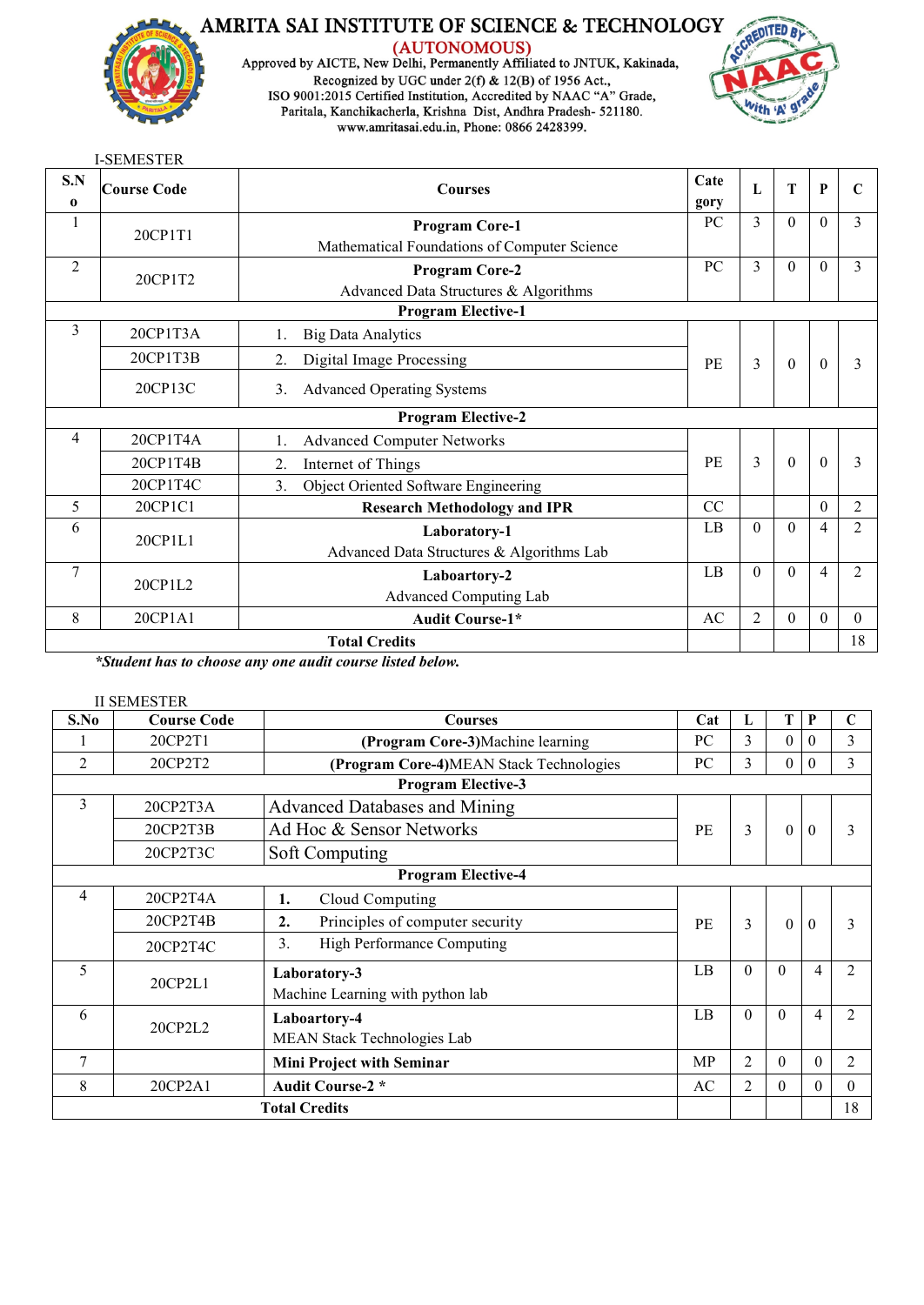

Approved by AICTE, New Delhi, Permanently Affiliated to JNTUK, Kakinada, Recognized by UGC under 2(f) & 12(B) of 1956 Act.,<br>ISO 9001:2015 Certified Institution, Accredited by NAAC "A" Grade, Paritala, Kanchikacherla, Krishna Dist, Andhra Pradesh- 521180. www.amritasai.edu.in, Phone: 0866 2428399.



# *\*Student has to choose any one audit course listed below.*

# **Audit Course 1 & 2:**

- 1. English for Research Paper Writing
- 2. Disaster Management
- 3. Sanskrit for Technical Knowledge
- 4. Value Education
- 5. Constitution of India
- 6. Pedagogy Studies
- 7. Stress Management by Yoga
- 8. Personality Development through Life Enlightenment Skills

| S.No | Course<br>Code | <b>Courses</b>                                                                                                                                                   | Cate<br>gory   |                | T              | P        | C         |  |
|------|----------------|------------------------------------------------------------------------------------------------------------------------------------------------------------------|----------------|----------------|----------------|----------|-----------|--|
|      | 20CP3T1A       | <b>Program Elective-5</b>                                                                                                                                        |                |                |                |          |           |  |
|      |                | 1. Deep Learning                                                                                                                                                 |                |                |                |          |           |  |
|      | 20CP3T1B       | 2. Social Network Analysis                                                                                                                                       |                |                |                |          |           |  |
|      | 20CP3T1C       | 3. MOOCs-1 (NPTEL/SWAYAM) 12                                                                                                                                     | PE             | 3              | $\Omega$       | $\Omega$ | 3         |  |
|      |                | 4. Week Program related to the                                                                                                                                   |                |                |                |          |           |  |
|      | 20CP3T1D       | programme which is not listed in the                                                                                                                             |                |                |                |          |           |  |
|      |                | course structure                                                                                                                                                 |                |                |                |          |           |  |
| 2    | 20CP3T2A       | <b>Open Elective</b><br>1. MOOCs-2 (NPTEL/SWAYAM)-Any<br>12 Week Course on Engineering/<br>Management/ Mathematics offered OE<br>by other than parent department |                | $\mathcal{S}$  | $\Omega$       | $\Omega$ | 3         |  |
|      | 20CP3T2B       | 2. Course offered by other departments<br>in the college                                                                                                         |                |                |                |          |           |  |
| 3    | 20CP3P1        | Dissertation-I/ Industrial Project #                                                                                                                             | $\overline{P}$ | $\overline{0}$ | $\overline{0}$ |          | $ 20 $ 10 |  |
|      |                | <b>Total Credits</b>                                                                                                                                             |                |                |                |          | 16        |  |

*#Students going for Industrial Project/Thesis will complete these courses through MOOCs*

|      |             | M. Tech. (CSE) IV SEMESTER |                      |   |            |    |    |
|------|-------------|----------------------------|----------------------|---|------------|----|----|
| S.No | Course Code | Courses                    | Cate<br>gory         | ш | <b>CON</b> | D  |    |
|      | 20CP4P1     | Dissertation-II            | DI<br>$\overline{1}$ |   | $\theta$   | 32 | 16 |
|      |             | <b>Total Credits</b>       |                      |   |            |    | 16 |

# **Open Electives offered by the Department of CSE**

- 1. Python Programming
- 2. Principles of Cyber Security
- 3. Internet of Things
- 4. Machine Learning
- 5. Digital forensics
- 6. Next Generation Databases

# III-SEMESTER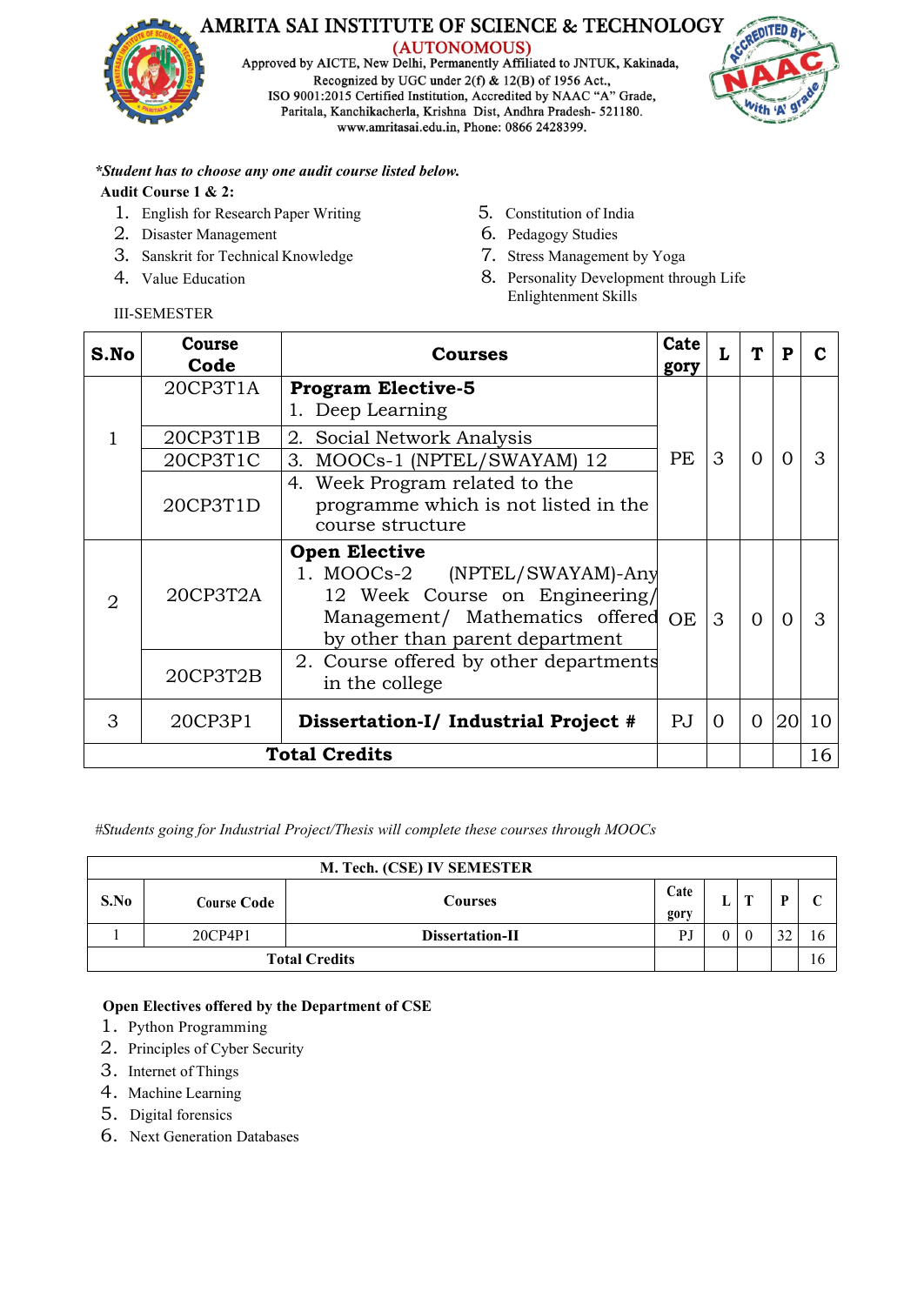

Approved by AICTE, New Delhi, Permanently Affiliated to JNTUK, Kakinada, Recognized by UGC under 2(f) & 12(B) of 1956 Act., ISO 9001:2015 Certified Institution, Accredited by NAAC "A" Grade, Paritala, Kanchikacherla, Krishna Dist, Andhra Pradesh- 521180. www.amritasai.edu.in, Phone: 0866 2428399.



|                     |                                                                 | n |  |
|---------------------|-----------------------------------------------------------------|---|--|
| I Year - I Semester |                                                                 |   |  |
|                     | <b>Mathematical Foundations of Computer Science (MTCSE1101)</b> |   |  |

**Course Objectives:** This course is aimed at enabling the students to

To understand the mathematical fundamentals that is prerequisites for variety of courses like Data mining, Network protocols, analysis of Web traffic, Computer security, Software engineering, Computer architecture, operating systems, distributed systems bioinformatics, Machine learning.

To develop the understanding of the mathematical and logical basis to many modern techniques in computer science technology like machine learning, programming language design, and concurrency.

To study various sampling and classification problems.

#### **Course Outcomes:**

After the completion of the course, student will be able to

To apply the basic rules and theorems of probability theory such as Baye's Theorem, to determine probabilities that help to solve engineering problems and to determine the expectation and variance of a random variable from its distribution.

Able to perform and analyze of sampling, means, proportions, variances and estimates the maximum likelihood based on population parameters.

To learn how to formulate and test hypotheses about sample means, variances and proportions and to draw conclusions based on the results of statistical tests.

Design various ciphers using number theory.

Apply graph theory for real time problems like network routing problem.

**UNIT I: Basic Probability and Random Variables:** Random Experiments, Sample Spaces Events, the Concept of Probability the Axioms of Probability, Some Important Theorems on Probability Assignment of Probabilities, Conditional Probability Theorems on Conditional Probability, Independent Events, Bayes Theorem or Rule. Random Variables, Discrete Probability Distributions, Distribution Functions for Random Variables, Distribution Functions for Discrete Random Variables, Continuous Random Variables

**UNIT II: Sampling and Estimation Theory:** Population and Sample, Statistical Inference Sampling With and Without Replacement Random Samples, Random Numbers Population Parameters Sample Statistics Sampling Distributions, Frequency Distributions, Relative Frequency Distributions, Computation of Mean, Variance, and Moments for Grouped Data. Unbiased Estimates and Efficient Estimates Point Estimates and Interval Estimates. Reliability Confidence Interval Estimates of Population Parameters, Maximum Likelihood Estimates

**UNIT III: Tests of Hypothesis and Significance**: Statistical Decisions Statistical Hypotheses. Null Hypotheses Tests of Hypotheses and Significance Type I and Type II Errors Level of Significance Tests Involving the Normal Distribution One-Tailed and Two-Tailed Tests P Value Special Tests of Significance for Large Samples Special Tests of Significance for Small Samples Relationship between Estimation Theory and Hypothesis Testing Operating Characteristic Curves. Power of a Test Quality Control Charts Fitting Theoretical Distributions to Sample Frequency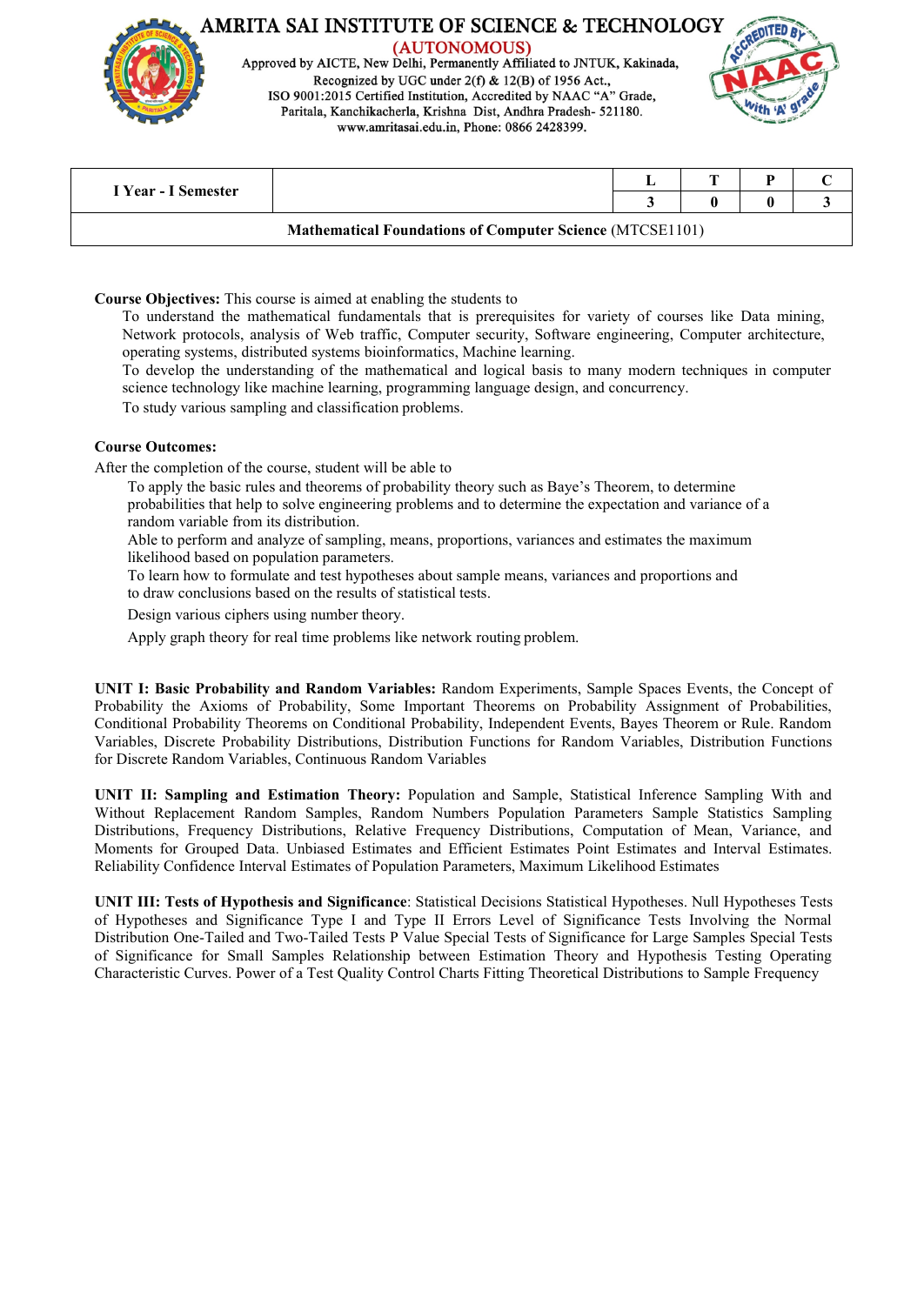

Distributions, The Chi-Square Test for Goodness of Fit Contingency Tables Yates' Correction for Continuity Coefficient of Contingency.

**UNIT IV: Algebraic Structures and Number Theory:** Algebraic Systems, Examples, General Properties, Semi Groups and Monoids, Homomorphism of Semi Groups and Monoids, Group, Subgroup, Abelian Group, Homomorphism, Isomorphism. Properties of Integers, Division Theorem, The Greatest Common Divisor, Euclidean Algorithm, Least Common Multiple, Testing for Prime Numbers, The Fundamental Theorem of Arithmetic, Modular Arithmetic (Fermat's Theorem and Euler's Theorem)

**UNIT V: Graph Theory:** Basic Concepts of Graphs, Sub graphs, Matrix Representation of Graphs: Adjacency Matrices, Incidence Matrices, Isomorphic Graphs, Paths and Circuits, Eulerian and Hamiltonian Graphs, Multigraphs, Planar Graphs, Euler's Formula, Graph Colouring and Covering, Chromatic Number, Spanning Trees, Algorithms for Spanning Trees (Problems Only and Theorems withou*t* Proofs).

# **Text Books:**

- 1. Foundation Mathematics for Computer Science, John Vince, Springer.
- 2. Probability & Statistics, 3rd Edition, Murray R. Spiegel, John J. Schiller and R. Alu Srinivasan, Schaum's Outline Series, Tata McGraw-Hill Publishers
- 3. Probability and Statistics with Reliability, K. Trivedi, Wiley.
- 4. Discrete Mathematics and its Applications with Combinatorics and Graph Theory, 7<sup>th</sup> Edition, H. Rosen, Tata McGraw Hill.

- 1. Probability and Computing: Randomized Algorithms and Probabilistic Analysis, M. Mitzenmacher and E. Upfal.
- 2. Applied Combinatorics, Alan Tucker, Wiley.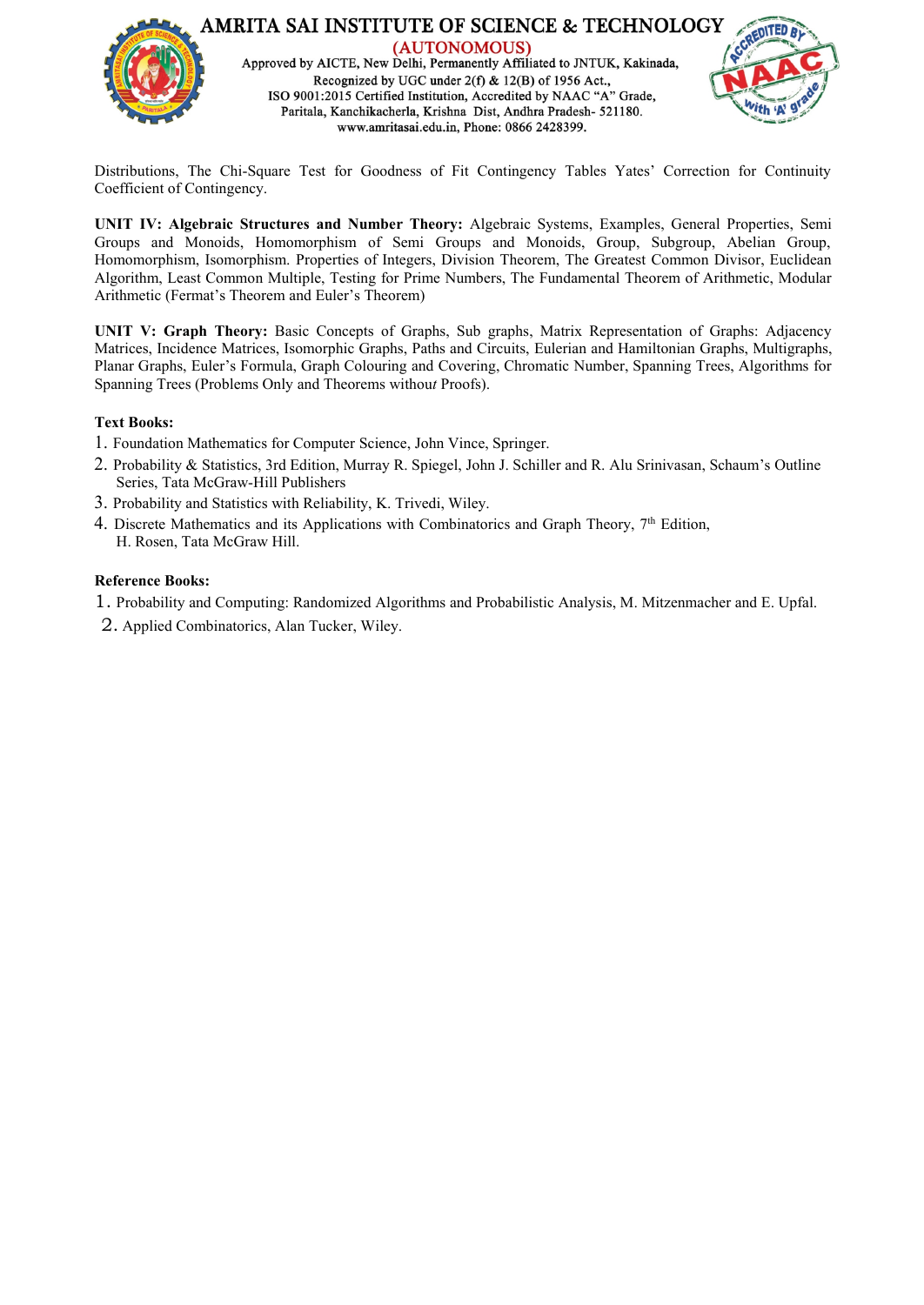

(AUTONOMOUS) Approved by AICTE, New Delhi, Permanently Affiliated to JNTUK, Kakinada, Recognized by UGC under  $2(f)$  & 12(B) of 1956 Act. ISO 9001:2015 Certified Institution, Accredited by NAAC "A" Grade, Paritala, Kanchikacherla, Krishna Dist, Andhra Pradesh- 521180. www.amritasai.edu.in, Phone: 0866 2428399.



| I Year - I Semester                                          |  |  |  |
|--------------------------------------------------------------|--|--|--|
| <b>Advanced Data Structures &amp; Algorithms</b> (MTCSE1102) |  |  |  |

#### **Course Objectives:** From the course the student will learn

Single Linked, Double Linked Lists, Stacks, Queues, Searching and Sorting techniques,Trees, Binary trees, representation, traversal, Graphs- storage, traversal.

Dictionaries, ADT for List, Stack, Queue, Hash table representation, Hash functions, Priority queues, Priority queues using heaps, Search trees.

AVL trees, operations ofAVL trees, Red- Black trees, Splay trees, comparison of search trees.

#### **Course Outcomes:**

After the completion of the course, student will be able to

Ability to write and analyze algorithms for algorithm correctness and efficiency

Master a variety of advanced abstract data type (ADT) and data structures and their Implementation Demonstrate various searching, sorting and hash techniques and be able to apply and solve problems of real life

Design and implement variety of data structures including linked lists, binary trees, heaps, graphs and search trees

Ability to compare various search trees and find solutions for IT related problems

**UNIT I: Introduction toData Structures**, Singly Linked Lists, Doubly Linked Lists, Circular Lists-Algorithms. **Stacks and Queues**: Algorithm Implementation using Linked Lists.

**UNIT II: Searching**-Linear and Binary, Search Methods, **Sorting**-Bubble Sort, Selection Sort, Insertion Sort, Quick Sort, Merge Sort. **Trees**- Binary trees, Properties, Representation and Traversals (DFT, BFT), Expression Trees (Infix, prefix, postfix). **Graphs**-Basic Concepts, Storage structures and Traversals.

**UNIT III: Dictionaries**, ADT, The List ADT, Stack ADT, Queue ADT, Hash Table Representation, Hash Functions, Collision Resolution-Separate Chaining, **Open Addressing**- Linear Probing, Double Hashing.

**UNIT IV: Priority queues**- Definition, ADT, Realizing a Priority Queue Using Heaps, Definition, Insertion, Deletion .**Search Trees**- Binary Search Trees, Definition, ADT, Implementation, **Operations**-Searching, Insertion, Deletion.

**UNIT V: Search Trees**- AVL Trees, Definition, Height of AVL Tree, Operations-, Insertion, Deletion and Searching, Introduction to Red-Black and Splay Trees, B-Trees, Height of B-Tree, Insertion, Deletion and Searching, Comparison of Search Trees.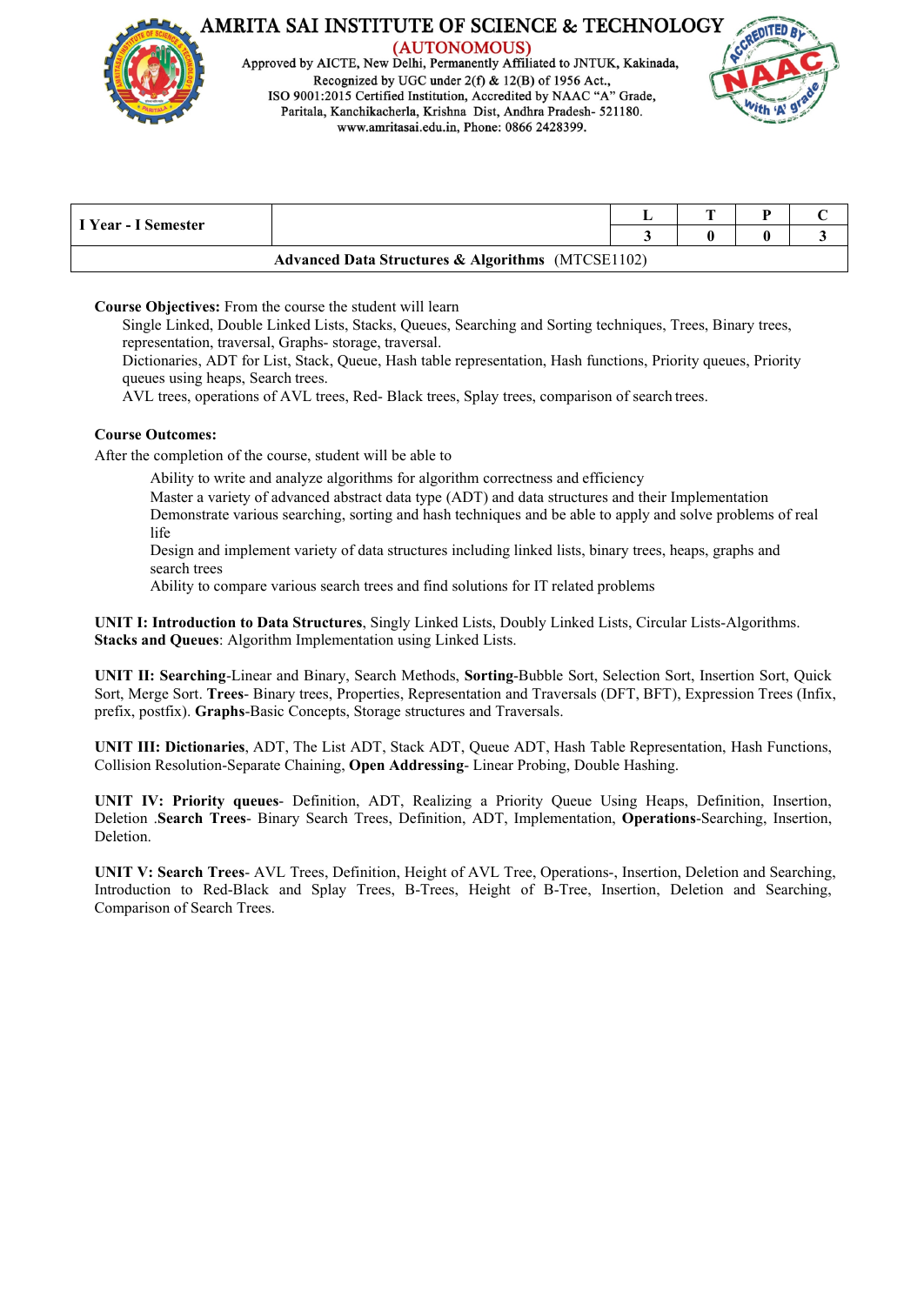

Approved by AICTE, New Delhi, Permanently Affiliated to JNTUK, Kakinada, Recognized by UGC under  $2(f)$  & 12(B) of 1956 Act., ISO 9001:2015 Certified Institution, Accredited by NAAC "A" Grade, Paritala, Kanchikacherla, Krishna Dist, Andhra Pradesh- 521180. www.amritasai.edu.in, Phone: 0866 2428399.



# **Text Books:**

- 1. Data Structures: A Pseudo Code Approach, 2/e, Richard F.Gilberg, Behrouz A. Forouzon and Cengage
- 2. Data Structures, Algorithms and Applications in java, 2/e, Sartaj Sahni, University Press

- 1. Data Structures and Algorithm Analysis, 2/e, Mark Allen Weiss, Pearson.
- 2. Data Structures and Algorithms, 3/e, Adam Drozdek, Cengage
- 3. C and Data Structures: A Snap Shot Oriented Treatise Using Live Engineering Examples, N.B.Venkateswarulu, E.V.Prasad and S Chand & Co, 2009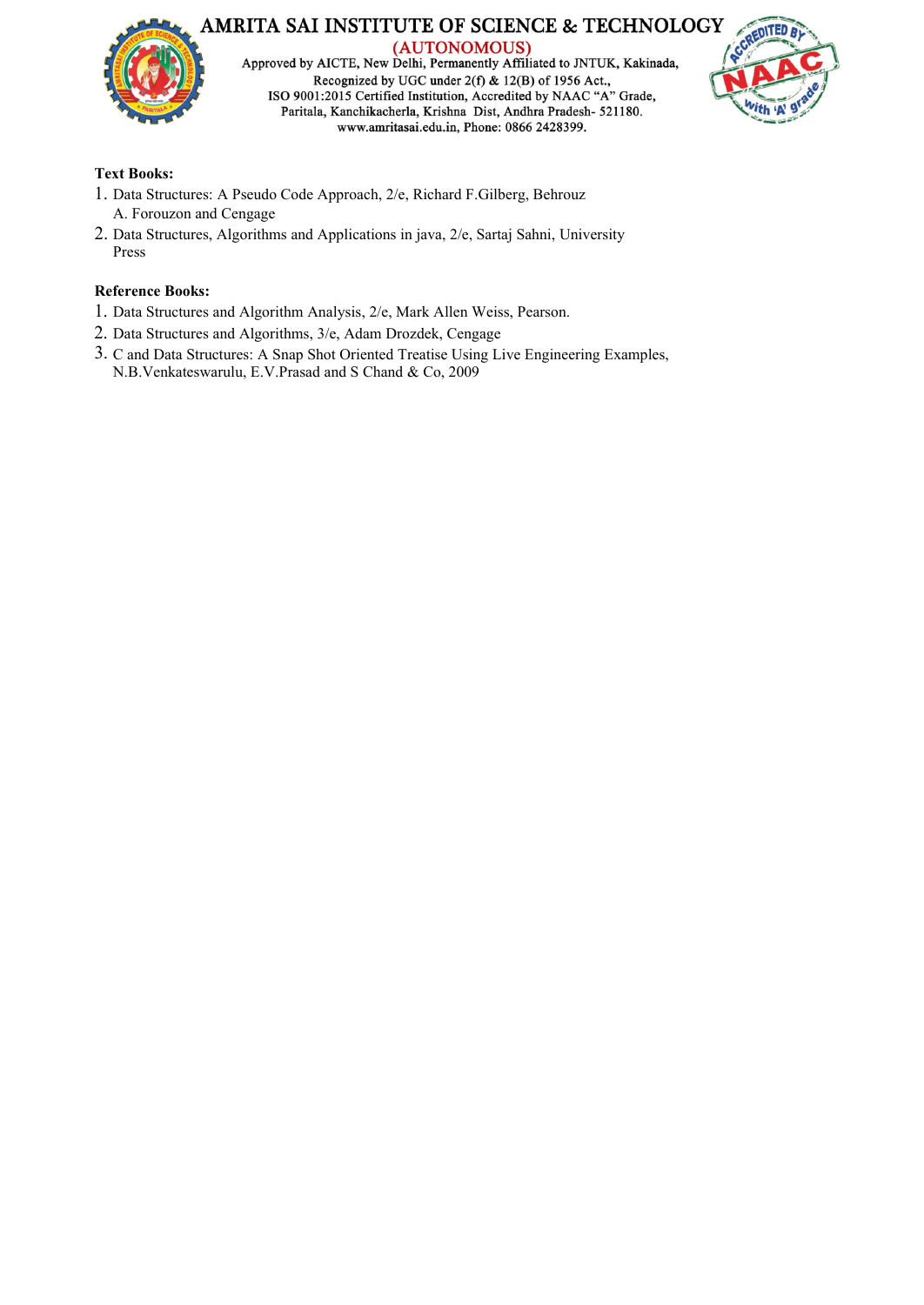

Approved by AICTE, New Delhi, Permanently Affiliated to JNTUK, Kakinada, Recognized by UGC under 2(f) & 12(B) of 1956 Act., ISO 9001:2015 Certified Institution, Accredited by NAAC "A" Grade, Paritala, Kanchikacherla, Krishna Dist, Andhra Pradesh- 521180. www.amritasai.edu.in, Phone: 0866 2428399.



| I Year - I Semester |                                       | n | ∼ |
|---------------------|---------------------------------------|---|---|
|                     |                                       |   |   |
|                     | <b>Big Data Analytics (MTCSE11XX)</b> |   |   |

**Course Objectives:** This course is aimed at enabling the students to

To provide an overview of an exciting growing field of big data analytics.

To introduce the tools required to manage and analyze big data like Hadoop,NoSQL, Map Reduce, HIVE, Cassandra, Spark.

To teach the fundamental techniques and principles in achieving big data analytics with scalability and streaming capability.

To optimize business decisions and create competitive advantage with Big Data analytics

#### **Course Outcomes:**

After the completion of the course, student will be able to

Illustrate on big data and its use cases from selected business domains.

Interpret and summarize on No SQL, Cassandra

Analyze the HADOOP and Map Reduce technologies associated with big data analytics and explore on Big Data applications Using Hive.

Make use of Apache Spark, RDDs etc. to work with datasets.

Assess real time processing with Spark Streaming.

**UNIT I:** What is big data, why big data, convergence of key trends, unstructured data, industry examples of big data, web analytics, big data and marketing, fraud and big data, risk and big data, credit risk management, big data and algorithmic trading, big data and healthcare, big data in medicine, advertising and big data, big data technologies, introduction to Hadoop, open source technologies, cloud and big data, mobile business intelligence, Crowd sourcing analytics, inter and trans firewall analytics.

**UNIT II:** Introduction to NoSQL, aggregate data models, aggregates, key-value and document data models, relationships, graph databases, schema less databases, materialized views, distribution models, sharding, master-slave replication, peer- peer replication, sharding and replication, consistency, relaxing consistency, version stamps, Working with Cassandra ,Table creation, loading and reading data.

**UNIT III:** Data formats, analyzing data with Hadoop, scaling out, Architecture of Hadoop distributed file system (HDFS), fault tolerance ,with data replication, High availability, Data locality , Map Reduce Architecture, Process flow, Java interface, data flow, Hadoop I/O, data integrity, compression, serialization. Introduction to Hive, data types and file formats,HiveQL data definition, HiveQL data manipulation, Logical joins, Window functions, Optimization, Table partitioning, Bucketing, Indexing, Join strategies.

**UNIT IV:** Apache spark- Advantages over Hadoop, lazy evaluation, In memory processing, DAG, Spark context, Spark Session, RDD, Transformations- Narrow and Wide, Actions, Data frames ,RDD to Data frames, Catalyst optimizer, Data Frame Transformations, Working with Dates and Timestamps, Working with Nulls in Data, Working with Complex Types, Working with JSON, Grouping, Window Functions, Joins, Data Sources, Broadcast Variables,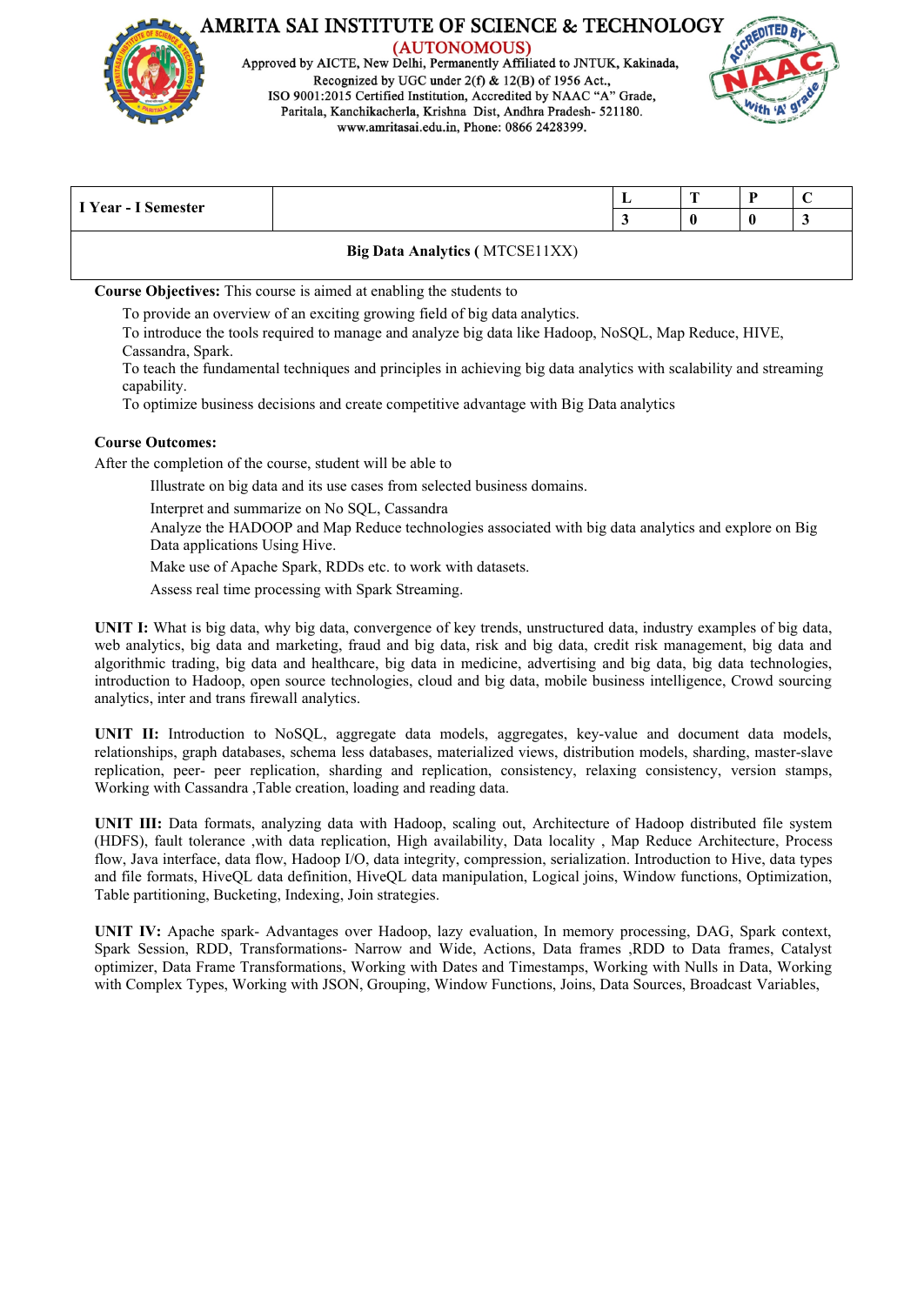

Accumulators, Deploying Spark- On-Premises Cluster Deployments, Cluster Managers- Standalone Mode, Spark on YARN , Spark Logs, The Spark UI- Spark UI History Server, Debugging and Spark First Aid

**UNIT V:** Spark**-**Performance Tuning, Stream Processing Fundamentals, Event-Time and State full Processing - Event Time, State full Processing, Windows on Event Time- Tumbling Windows, Handling Late Data with Watermarks, Dropping Duplicates in a Stream, Structured Streaming Basics - Core Concepts, Structured Streaming in Action, Transformations on Streams, Input and Output.

#### **Text Books:**

- 1. Big Data, Big Analytics: Emerging, Michael Minnelli, Michelle Chambers, and Ambiga Dhiraj
- 2. SPARK: The Definitive Guide, Bill Chambers & Matei Zaharia, O'Reilley, 2018 Edition
- 3. Business Intelligence and Analytic Trends for Today's Businesses", Wiley, 2013
- 4. P. J. Sadalage and M. Fowler,"NoSQL Distilled: <sup>A</sup> Brief Guide to the Emerging World Polyglot Persistence", Addison-Wesley Professional, <sup>2012</sup>
- 5. Tom White, "Hadoop: The Definitive Guide", Third Edition, O'Reilley, 2012

- 1. "Hadoop Operations", O'Reilley, Eric Sammer, 2012
- 2. "Programming Hive", O'Reilley, E. Capriolo, D. Wampler, and J. Rutherglen, 2012
- 3. "HBase: The Definitive Guide", O'Reilley, Lars George, 2011
- 4. "Cassandra: The Definitive Guide", O'Reilley, Eben Hewitt, 2010
- 5. "Programming Pig", O'Reilley, Alan Gates, 2011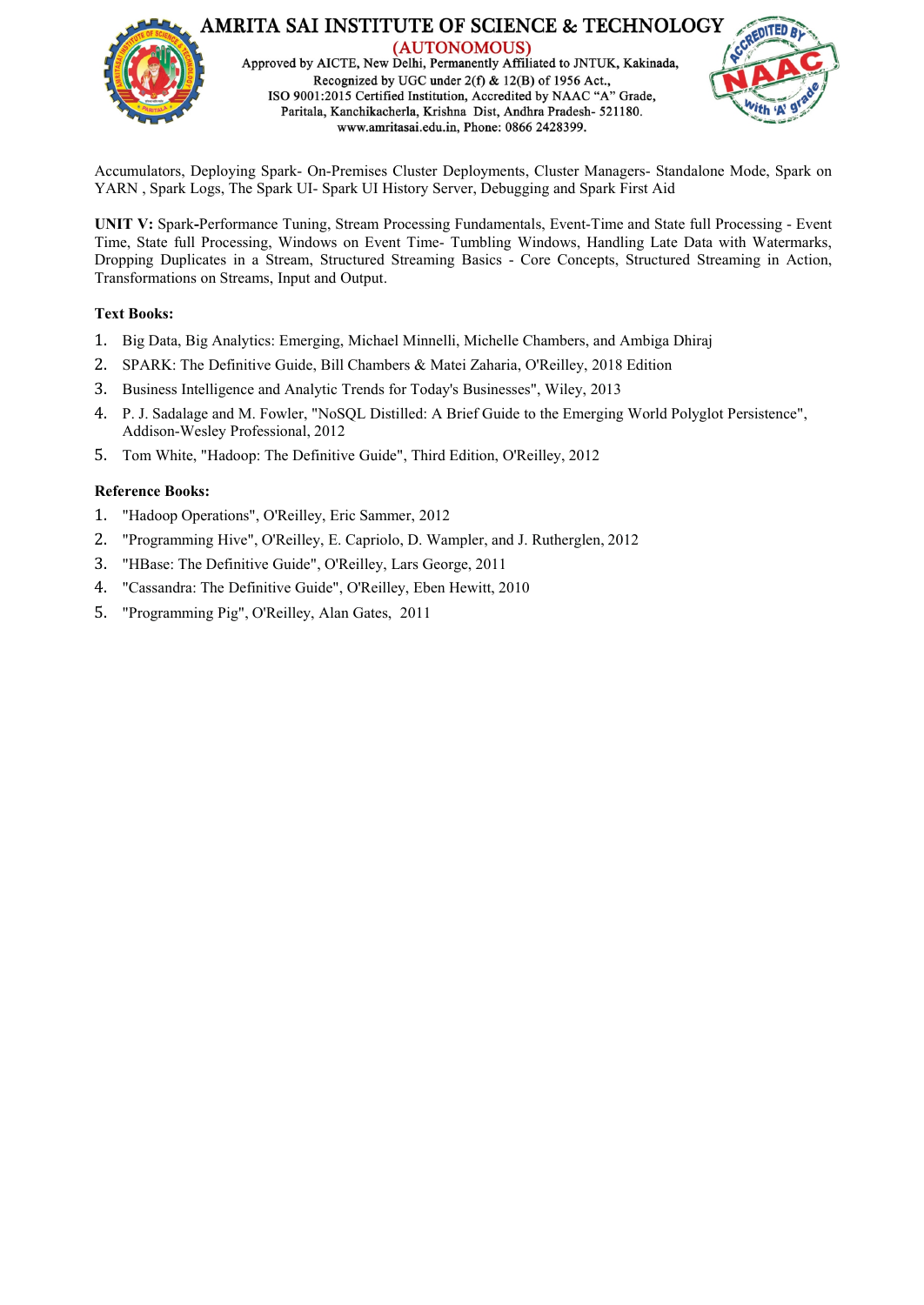

(AUTONOMOUS) Approved by AICTE, New Delhi, Permanently Affiliated to JNTUK, Kakinada, Recognized by UGC under  $2(f)$  & 12(B) of 1956 Act. ISO 9001:2015 Certified Institution, Accredited by NAAC "A" Grade, Paritala, Kanchikacherla, Krishna Dist, Andhra Pradesh- 521180. www.amritasai.edu.in, Phone: 0866 2428399.



|                     |                                             | <b>FRE</b> |  |
|---------------------|---------------------------------------------|------------|--|
| I Year - I Semester |                                             |            |  |
|                     | <b>Digital Image Processing (MTCSE11XX)</b> |            |  |

#### **Course Objectives:**

Describe and explain basic principles of digital image processing.

Design and implement algorithms that perform basic image processing (e.g. noise removal and image enhancement).

Design and implement algorithms for advanced image analysis (e.g. image compression, image segmentation). Assess the performance of image processing algorithms and systems.

#### **Course Outcomes:**

After the completion of the course, student will be able to

Demonstrate the components of image processing

Explain various filtration techniques.Apply image compression techniques.

Discuss the concepts of wavelet transforms.

Analyze the concept of morphological image processing.

**UNIT I: Introduction:** Fundamental steps in Image Processing System, Components of Image Processing System, Elements of Visual Perception, Image Sensing and acquisition, Image sampling & Quantization, Basic Relationship between pixels. **Image Enhancement Techniques**: Spatial Domain Methods: Basic grey level transformation, Histogram equalization, Image subtraction, image averaging.

**UNIT II: Spatial filtering**: Smoothing, sharpening filters, Laplacian filters, Frequency domain filters, Smoothing and sharpening filters, Homomorphism is filtering. **Image Restoration & Reconstruction**: Model of Image Degradation/restoration process, Noise models, Spatial filtering, Inverse filtering, Minimum mean square Error filtering, constrained least square filtering, Geometric mean filter, Image reconstruction from projections. Color Fundamentals, Color Models, Color Transformations.

**UNIT III: Image Compression**: Redundancies- Coding, Interpixel, Psycho visual; Fidelity, Source and Channel Encoding, Elements of Information Theory; Loss Less and Lossy Compression; Run length coding, Differential encoding, DCT, Vector quantization, Entropy coding, LZW coding; Image Compression Standards-JPEG, JPEG 2000, MPEG; Video compression.

**UNIT IV: Wavelet Based Image Compression**: Expansion of functions, Multi-resolution analysis, Scaling functions, MRA refinement equation, Wavelet series expansion, Discrete Wavelet Transform (DWT), Continuous, Wavelet Transform, Fast Wavelet Transform, 2-D wavelet Transform, JPEG-2000 encoding.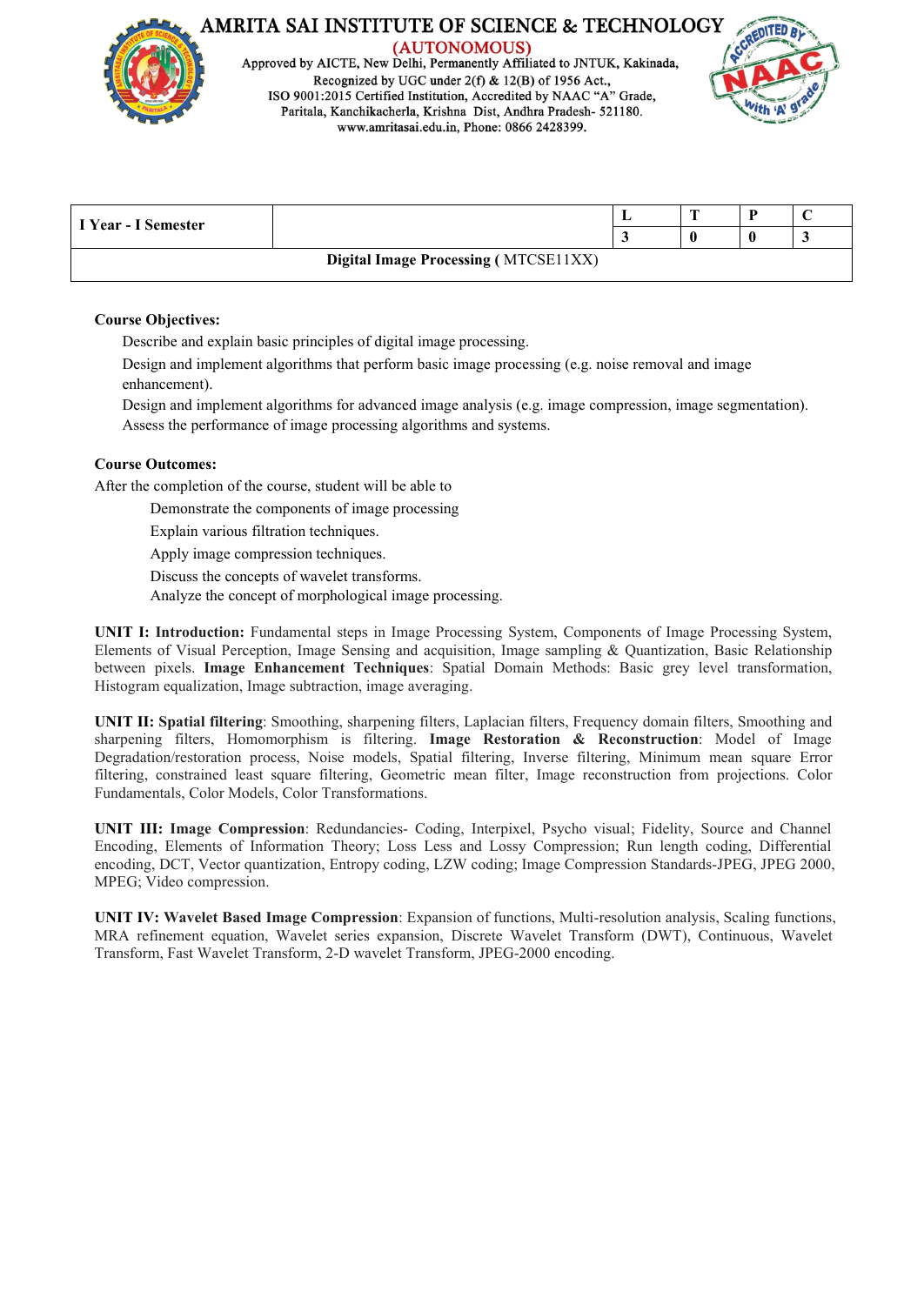

**UNIT V: Image Segmentation**: Discontinuities, Edge Linking and boundary detection, Thresholding, Region Based Segmentation, Watersheds; Introduction to morphological operations; binary morphology- erosion, dilation, opening and closing operations, applications; basic gray-scale morphology operations; Feature extraction; Classification; Object recognition. **Digital Image Watermarking**: Introduction, need of Digital Image Watermarking, applications of watermarking in copyright protection and Image quality analysis.

#### **Text Books:**

1. Digital Image Processing. 2nd ed. Gonzalez, R.C. and Woods, R.E. India: Person Education, (2009)

- 1. Digital Image Processing. John Wiley, Pratt, W. K, (2001)
- 2. Digital Image Processing, Jayaraman, S., Veerakumar, T. and Esakkiranjan, S. (2009),Tata McGraw-Hill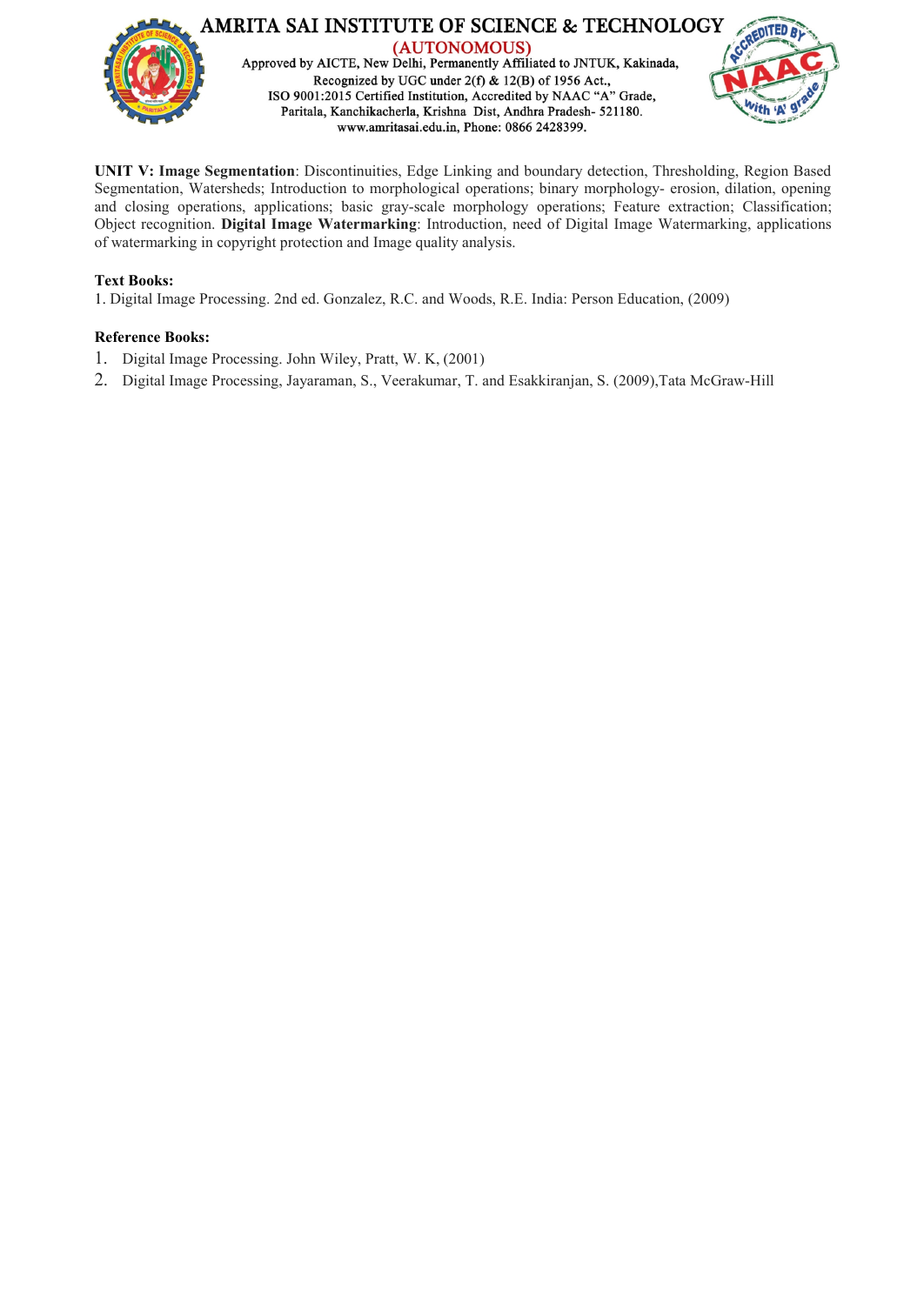

(AUTONOMOUS) Approved by AICTE, New Delhi, Permanently Affiliated to JNTUK, Kakinada, Recognized by UGC under 2(f) & 12(B) of 1956 Act., ISO 9001:2015 Certified Institution, Accredited by NAAC "A" Grade, Paritala, Kanchikacherla, Krishna Dist, Andhra Pradesh- 521180. www.amritasai.edu.in, Phone: 0866 2428399.



|                     |                                               | ., |  |  |
|---------------------|-----------------------------------------------|----|--|--|
| I Year - I Semester |                                               |    |  |  |
|                     | <b>Advanced Operating Systems (MTCSE11XX)</b> |    |  |  |

**Course Objectives:** This course is aimed at enabling the students to

To provide comprehensive and up-to-date coverage of the major developments in distributed Operating System, Multi-processor Operating System and Database Operating System and to cover important theoretical foundations including Process Synchronization, Concurrency, Event ordering, Mutual Exclusion, Deadlock, Agreement Protocol, Security, Recovery and fault tolerance.

#### **Course Outcomes:**

After the completion of the course, student will be able to

- Illustrate on the fundamental concepts of distributed operating systems, its architecture and distributed mutual exclusion.
- Analyze on deadlock detection algorithms and agreement protocols.

Make use of algorithms for implementing DSM and its scheduling.

Apply protection and security in distributed operating systems.

Elaborate on concurrency control mechanisms in distributed database systems.

**UNIT-1:** Architectures of Distributed Systems, System Architecture types, issues in distributed operating systems, communication networks, communication primitives.Theoretical Foundations, inherent limitations of a distributed system, lamp ports logical clocks, vector clocks, casual ordering of messages, global state, cuts of a distributed computation, termination detection. Distributed Mutual Exclusion, introduction, the classification of mutual exclusion and associated algorithms, a comparative performance analysis.

**UNIT-2:**Distributed Deadlock Detection, Introduction, deadlock handling strategies in distributed systems, issues in deadlock detection and resolution, control organizations for distributed deadlock detection, centralized and distributed deadlock detection algorithms, hierarchical deadlock detection algorithms. Agreement protocols, introduction-the system model, a classification of agreement problems, solutions to the Byzantine agreement problem, and applications of agreement algorithms. Distributed resource management: introduction- architecture, mechanism for building distributed file systems design issues, log structured file systems.

**UNIT- 3:** Distributed shared memory, Architecture, algorithms for implementing DSM, memory coherence and protocols, design issues. Distributed Scheduling, introduction, issues in load distributing, components of a load distributing algorithm, stability, load distributing algorithm, performance comparison, selecting a suitable load sharing algorithm, requirements for load distributing, task migration and associated issues. Failure Recovery and Fault tolerance: introduction, basic concepts, classification of failures, backward and forward error recovery, backward error recovery, recovery in concurrent systems, consistent set of check points, synchronous and asynchronous check pointing and recovery, check pointing for distributed database systems, recovery in replicated distributed databases.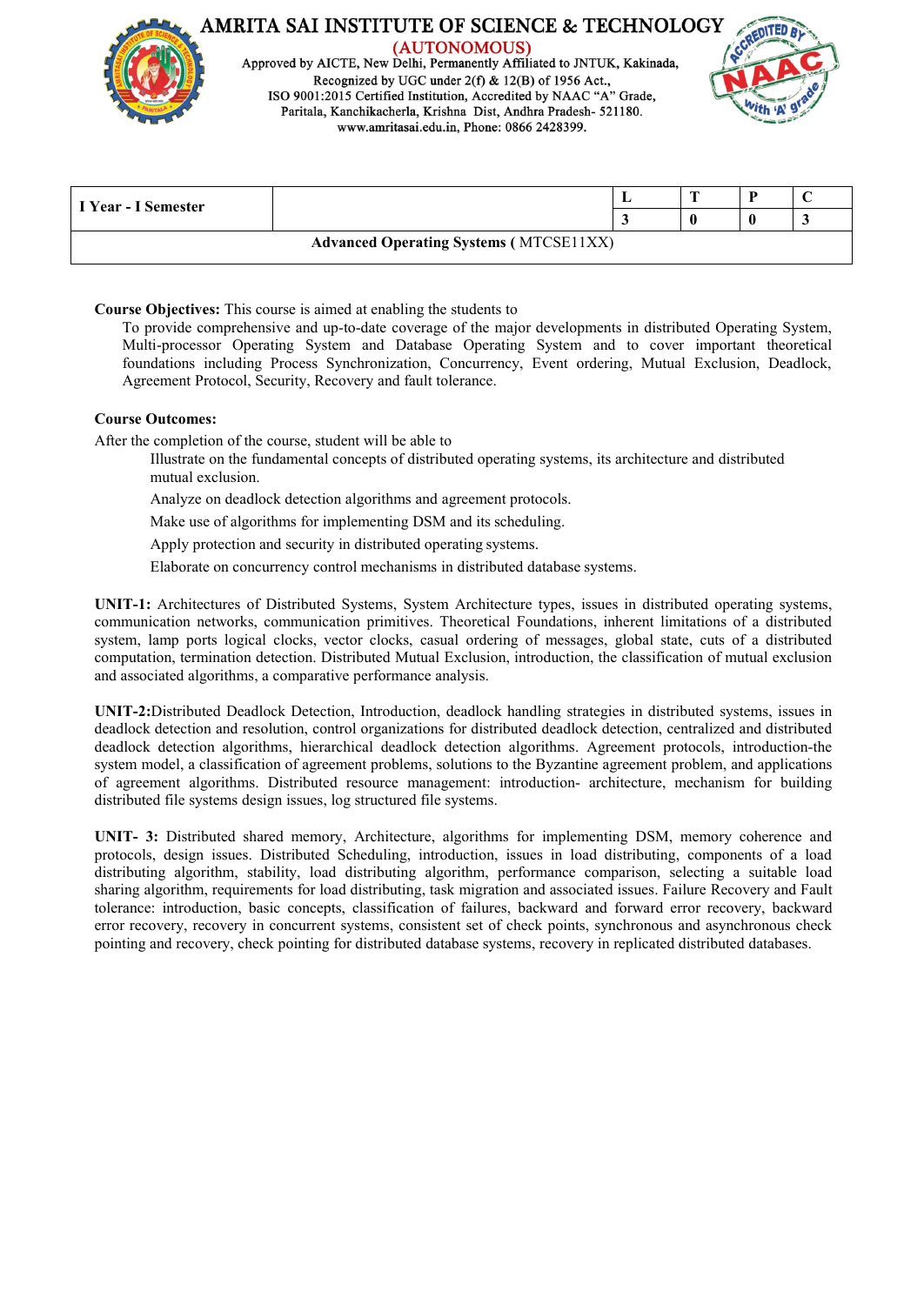

**UNIT- 4:** Protection and security, preliminaries, the access matrix model and its implementations.-safety in matrix model, advanced models of protection. Data security, cryptography: Model of cryptography, conventional cryptography modern cryptography, private key cryptography, data encryption standard public key cryptography, multiple encryptions, authentication in distributed systems.

**UNIT-5:** Multiprocessor operating systems, basic multiprocessor system architectures, inter connection networks for multiprocessor systems, caching hypercube architecture. Multiprocessor Operating System, structures of multiprocessor operating system, operating system design issues, threads, process synchronization and scheduling. Database Operating systems: Introduction, requirements of a database operating system Concurrency control :Theoretical aspects, introduction, database systems, a concurrency control model of database systems, the problem of concurrency control, serializability theory, distributed database systems, concurrency control algorithms, introduction, basic synchronization primitives, lock based algorithms, timestamp based algorithms, optimistic algorithms, concurrency control algorithms, data replication.

#### **Text Books:**

1. "Advanced concepts in operating systems: Distributed, Database and multiprocessor operating systems", Mukesh Singhal, Niranjan and G.Shivaratri, TMH, 2001

- 1. "Modern operating system", Andrew S.Tanenbaum, PHI, 2003
- 2. "Distributed operating system-Concepts and design", Pradeep K.Sinha, PHI, 2003
- 3. "Distributed operating system", Pearson education, AndrewS.Tanenbaum, 2003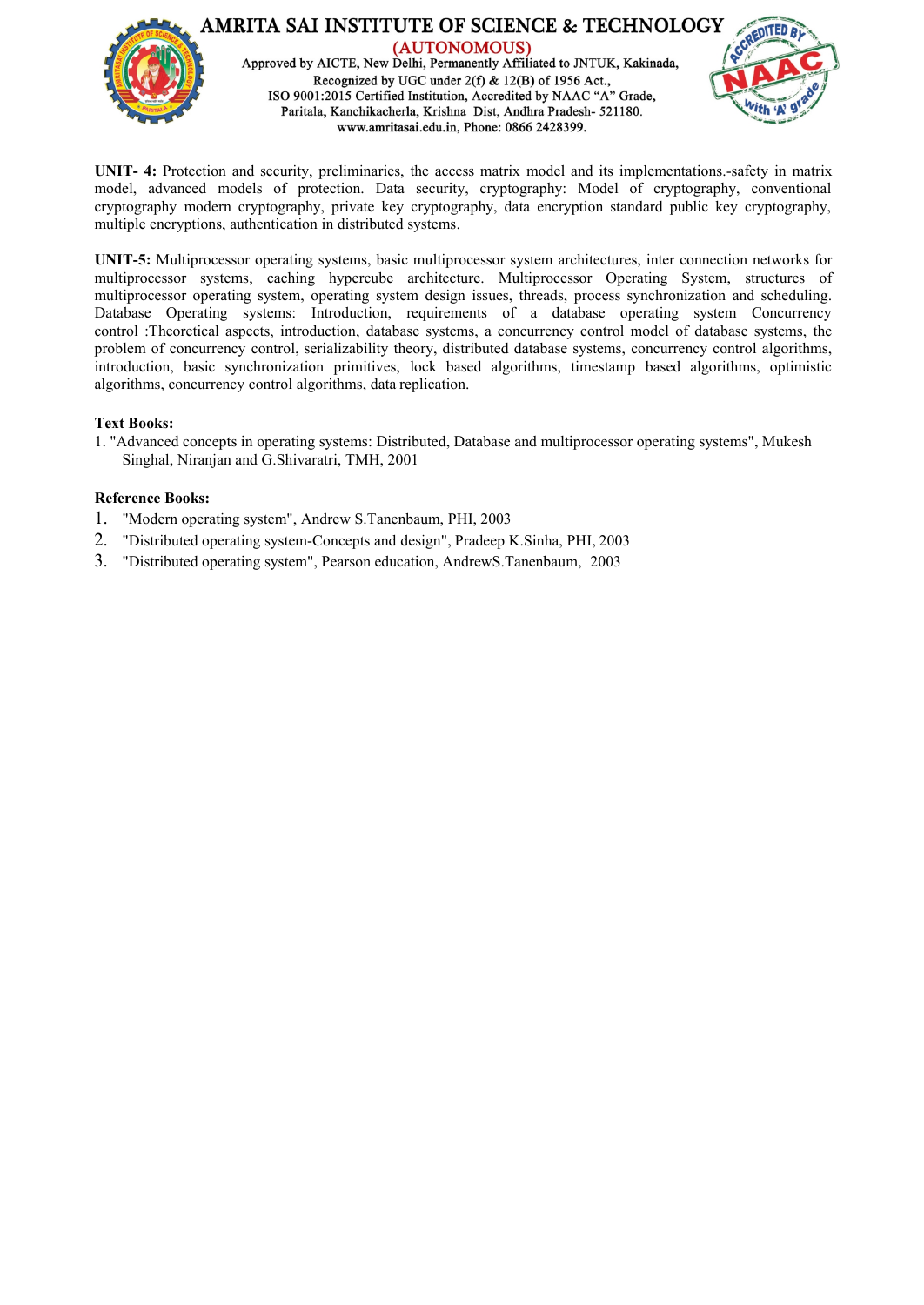

(AUTONOMOUS) Approved by AICTE, New Delhi, Permanently Affiliated to JNTUK, Kakinada, Recognized by UGC under 2(f) & 12(B) of 1956 Act., ISO 9001:2015 Certified Institution, Accredited by NAAC "A" Grade, Paritala, Kanchikacherla, Krishna Dist, Andhra Pradesh- 521180. www.amritasai.edu.in, Phone: 0866 2428399.



|                     |                                        | л., | n. | ◡ |
|---------------------|----------------------------------------|-----|----|---|
| I Year - I Semester |                                        |     |    |   |
|                     | ADVANCED COMPUTER NETWORKS (MTCSE11YY) |     |    |   |

#### **Course Objectives:** This course is aimed at enabling the students to

The course is aimed at providing basic understanding of Computer networks starting with OSI Reference Model, Protocols at different layers with special emphasis on IP, TCP & UDP and Routing algorithms.

Some of the major topics which are included in this course are CSMA/CD, TCP/IP implementation, LANs/WANs, internetworking technologies, Routing and Addressing.

Provide the mathematical background of routing protocols.

Aim of this course is to develop some familiarity with current research problems and research methods in advance computer networks.

#### **Course Outcomes:**

After the completion of the course, student will be able to

Illustrate reference models with layers, protocols and interfaces.

Describe the routing algorithms, Sub netting and Addressing of IP V4and IPV6.

Describe and Analysis of basic protocols of computer networks, and how they can be used to assist in network design and implementation.

Describe the concepts Wireless LANS, WIMAX, IEEE 802.11, Cellular telephony and Satellite networks Describe the emerging trends in networks-MANETS and WSN

**Unit-I**:**Network layer:** Network Layer design issues: store-and forward packet switching, services provided transport layers, implementation connection less services, implementation connection oriented services, comparison of virtual – circuit and datagram subnets, Routing Algorithms-shortest path routing, flooding, distance vector routing, link state routing, Hierarchical routing, **congestion control algorithms :**Approaches to congestion control, Traffic aware routing, Admission control, Traffic throttling, choke Packets, Load shedding, Random early detection, Quality of Service, Application requirements, Traffic shaping, Leaky and Token buckets

**Unit-II: Internetworking and IP protocols:** How networks differ, How net works can be connected, internetworking, tunneling, The network layer in the internet,IPV4 Protocol, IP addresses, Subnets, CIDR, classful and Special addressing, network address translation (NAT),IPV6 Address structure address space, IPV6 Advantages, packet format, extension Headers, Transition from IPV4 to IPV6 , Internet Control Protocols-IMCP, ARP, DHCP

#### **Unit-III: Transport Layer Protocols:** Introduction, Services, Port numbers,

User Datagram Protocol: User datagram, UDP services, UDP Applications,Transmission control Protocol: TCP services, TCP features, Segment, A TCP connection, State transition diagram, Windows in TCP, Flow control and error control, TCP Congestion control, TCP Timers, **SCTP:** SCTP services SCTP features, packet format, An SCTP association, flow control, error control.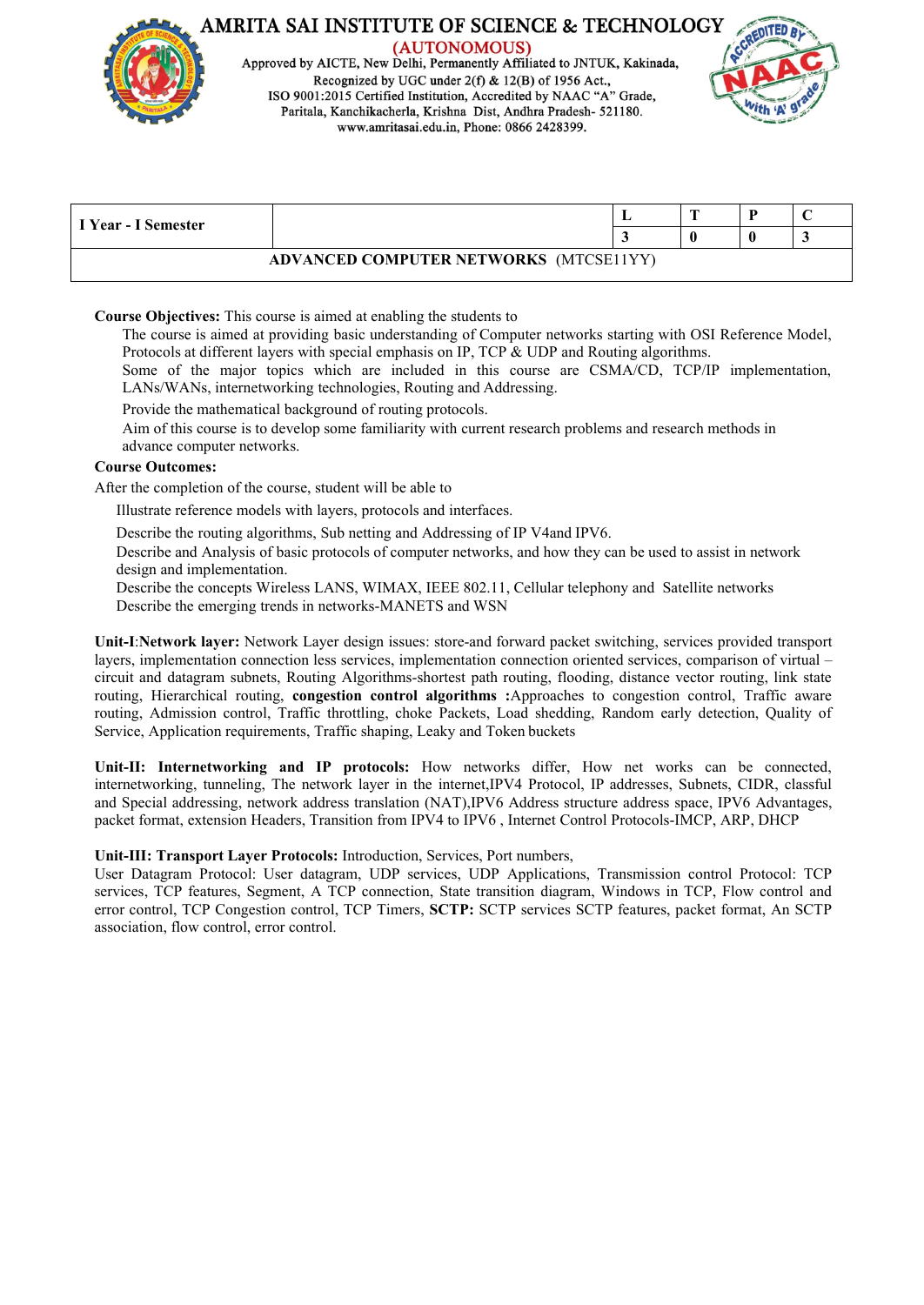

#### **Unit- IV: Wireless LANS:** Introduction, Architectural comparison, Access control, The IEEE

802.11 Project: Architecture, MAC sub layer, Addressing Mechanism, Physical Layer, Bluetooth: Architecture, Bluetooth Layers **Other Wireless Networks:** WIMAX: Services, IEEE project 802.16, Layers in project 802.16, Cellular Telephony: Operations, First Generation (1G), Second Generation (2G), Third Generation (3G), Fourth Generation (4G), Satellite Networks: Operation, GEO Satellites, MEO satellites, LEO satellites.

#### **Unit–V: Emerging trends in Computer networks:**

**Mobile computing:** Motivation for mobile computing, Protocol stack issues in mobile computing environment, mobility issues in mobile computing, security issues in mobile networks, MOBILE Ad Hoc Networks: Applications of Ad Hoc Networks, Challenges and Issues in MANETS, MAC Layer Issues Routing Protocols in MANET, Transport Layer Issues, Ad hoc Network Security. **Wireless Sensor Networks:** WSN functioning, Operating system support in sensor devices, WSN characteristics, sensor network operation, Sensor Architecture: Cluster management, Wireless Mesh Networks: WMN design , Issues in WMNs, Computational Grids, Grid Features, Issues in Grid construction design, Grid design features,P2P Networks: Characteristics of P2P Networks, Classification of P2P systems, Gnutella, BitTorrent, Session Initiation Protocol(SIP) , Characteristics and addressing, Components of SIP, SIP establishment, SIP security.

#### **Text Books:**

- 1. Data communications and networking 4<sup>th</sup> edition Behrouz A Fourzan, TMH
- 2. Computer networks  $4<sup>th</sup>$  edition Andrew S Tanenbaum, Pearson
- 3. Computer networks, Mayank Dave, CENGAGE

#### **Reference Books:**

1. Computer networks, A system Approach, 5<sup>th</sup> ed, Larry L Peterson and Bruce S Davie, Elsevier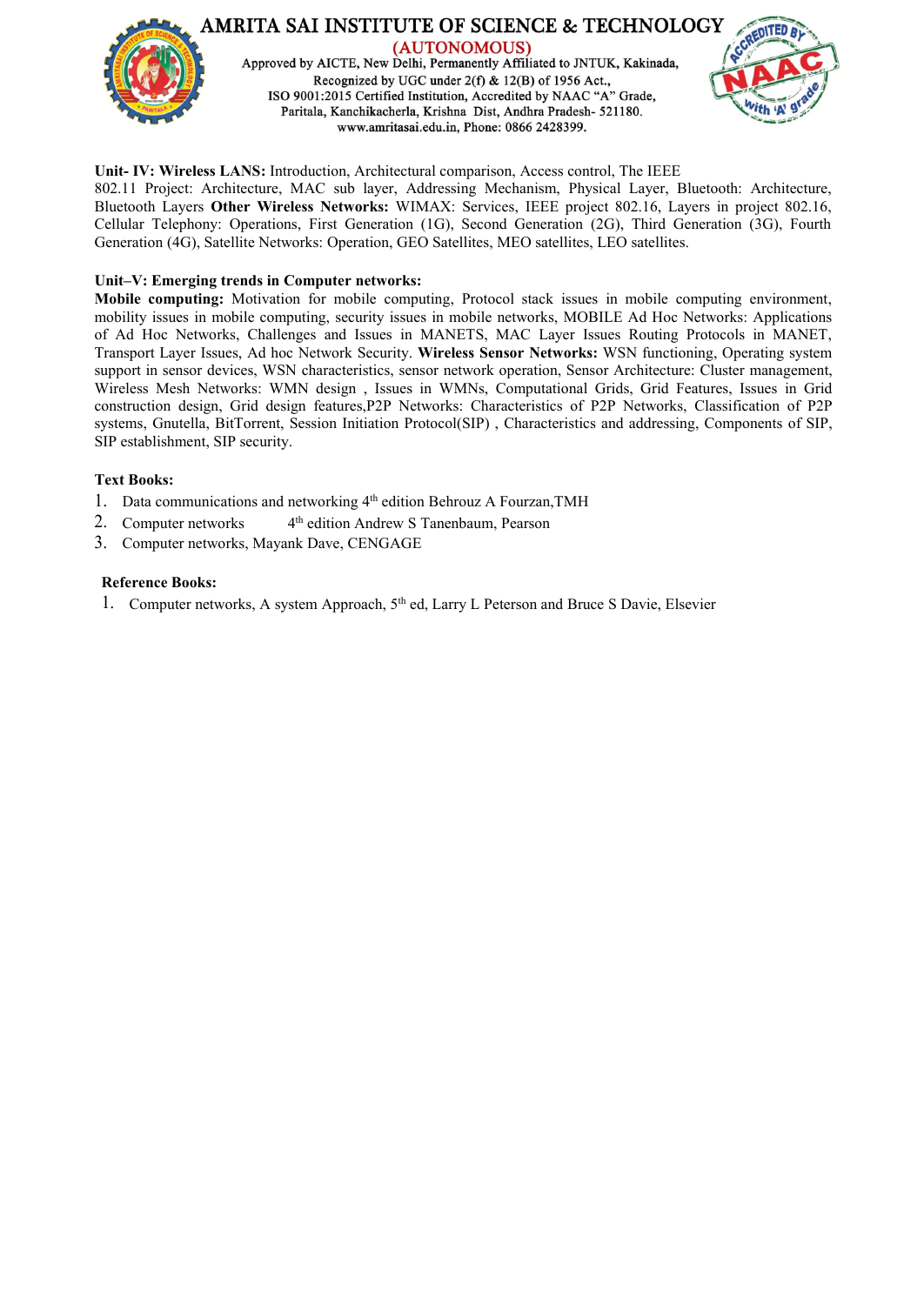

(AUTONOMOUS) Approved by AICTE, New Delhi, Permanently Affiliated to JNTUK, Kakinada, Recognized by UGC under  $2(f)$  & 12(B) of 1956 Act. ISO 9001:2015 Certified Institution, Accredited by NAAC "A" Grade, Paritala, Kanchikacherla, Krishna Dist, Andhra Pradesh- 521180. www.amritasai.edu.in, Phone: 0866 2428399.



|                            |                                       | $\overline{ }$ | ◡ |
|----------------------------|---------------------------------------|----------------|---|
| <b>U</b> Year - I Semester |                                       |                |   |
|                            | <b>Internet of Things (MTCSE11YY)</b> |                |   |

# **Course Objectives:**

- To Understand Smart Objects and IoT Architectures.
- To learn about various IOT-related protocols
- To build simple IoT Systems using Arduino and Raspberry Pi.
- To understand data analytics and cloud in the contextof IoT
- To develop IoT infrastructure for popular applications.

# **Course Outcomes:**

After the completion of the course, student will be able to

- Summarize on the term 'internet of things'in different contexts.
- Analyze various protocols for IoT.
- Design a PoC of an IoT system using Rasperry Pi/Arduino
- Apply data analytics and use cloud offerings related to IoT.
- Analyze applications of  $I \circ T$  in real time scenario

**UNIT I: FUNDAMENTALS OF IoT:** Evolution of Internet of Things, Enabling Technologies, IoT Architectures,oneM2M, IoT World Forum ( IoTWF ) and Alternative IoT models, Simplified IoT Architecture and Core IoT Functional Stack, Fog, Edge and Cloud in IoT, Functional blocks of an IoT ecosystem, Sensors, Actuators, Smart Objects and Connecting Smart Objects.

**UNIT II: IoT PROTOCOLS:** IT Access Technologies: Physical and MAC layers, topology and Security of IEEE 802.15.4, 802.15.4g, 802.15.4e, 1901.2a, 802.11ah and Lora WAN, Network Layer: IP versions, Constrained Nodes and Constrained Networks, Optimizing IP for IoT: From 6LoWPAN to 6Lo, Routing over Low Power and Lossy Networks, Application Transport Methods: Supervisory Control and Data Acquisition, Application Layer Protocols: CoAP and MQTT.

**UNIT III: DESIGN AND DEVELOPMENT:** Design Methodology, Embedded computing logic, Microcontroller, System on Chips, IoT system building blocks, Arduino, Board details, IDE programming, Raspberry Pi, Interfaces and Raspberry Pi with Python Programming.

# **UNIT IV: DATA ANALYTICS AND SUPPORTING SERVICES:** Structured Vs

Unstructured Data and Data in Motion Vs Data in Rest, Role of Machine Learning – No SQL Databases, Hadoop Ecosystem, Apache Kafka, Apache Spark, Edge Streaming Analytics and Network Analytics, Xively Cloud for IoT, Python Web Application Framework, Django, AWS for IoT, System Management with NETCONF-YANG.

# **UNIT V: CASE STUDIES/INDUSTRIAL APPLICATIONS:** Cisco IoT system, IBM Watson

IoT platform, Manufacturing, Converged Plant wide Ethernet Model (CPwE), Power Utility Industry, Grid Blocks Reference Model, Smart and Connected Cities: Layered architecture, Smart Lighting, Smart Parking Architecture and Smart Traffic Control.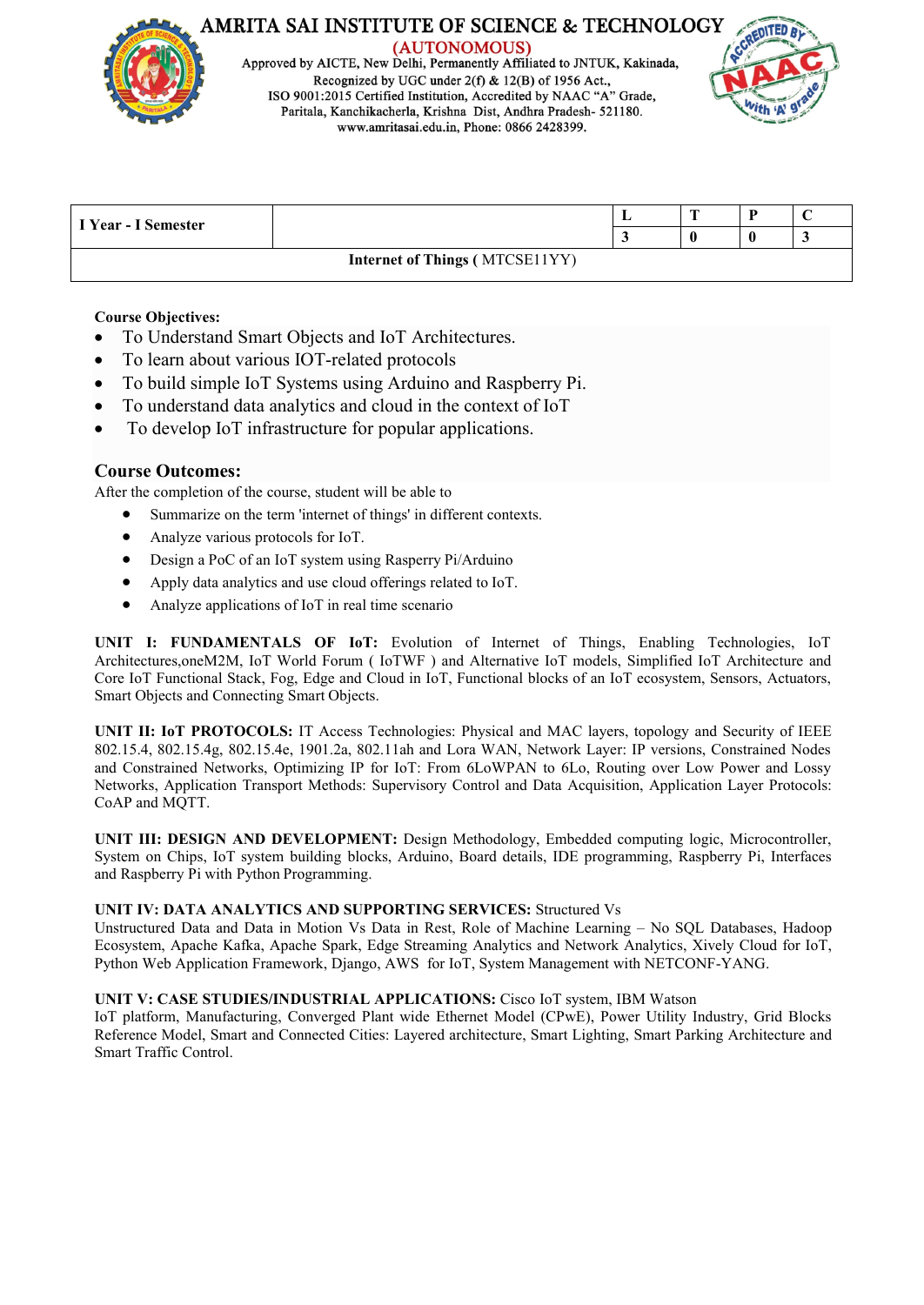

AMRITA SAI INSTITUTE OF SCIENCE & TECHNOLOGY (AUTONOMOUS) Approved by AICTE, New Delhi, Permanently Affiliated to JNTUK, Kakinada, Recognized by UGC under  $2(f)$  & 12(B) of 1956 Act., ISO 9001:2015 Certified Institution, Accredited by NAAC "A" Grade,

Paritala, Kanchikacherla, Krishna Dist, Andhra Pradesh- 521180. www.amritasai.edu.in, Phone: 0866 2428399.



#### **Text Books:**

1.IoT Fundamentals: Networking Technologies, Protocols and Use Cases for Internet of Things, David Hanes, Gonzalo Salgueiro, Patrick Grossetete, Rob Barton and Jerome Henry, Cisco Press, 2017

- 1. Internet of Things A hands-on approach, Arshdeep Bahga, Vijay Madisetti, Universities Press,2015
- 2. The Internet of Things Key applications and Protocols, Olivier Hersent, David Boswarthick, Omar Elloumi and Wiley, 2012 (for Unit 2).
- 3. "From Machine-to-Machine to the Internet of Things Introduction to a New Age of Intelligence", Jan Ho¨ ller, Vlasios Tsiatsis, Catherine Mulligan, Stamatis, Karnouskos, Stefan Avesand. David Boyle and Elsevier, 2014.
- 4. Architecting the Internet of Things, Dieter Uckelmann, Mark Harrison, Michahelles and Florian (Eds), Springer, 2011.
- 5. Recipes to Begin, Expand, and Enhance Your Projects, 2nd Edition, Michael Margolis, Arduino Cookbook and O'Reilly Media, 2011.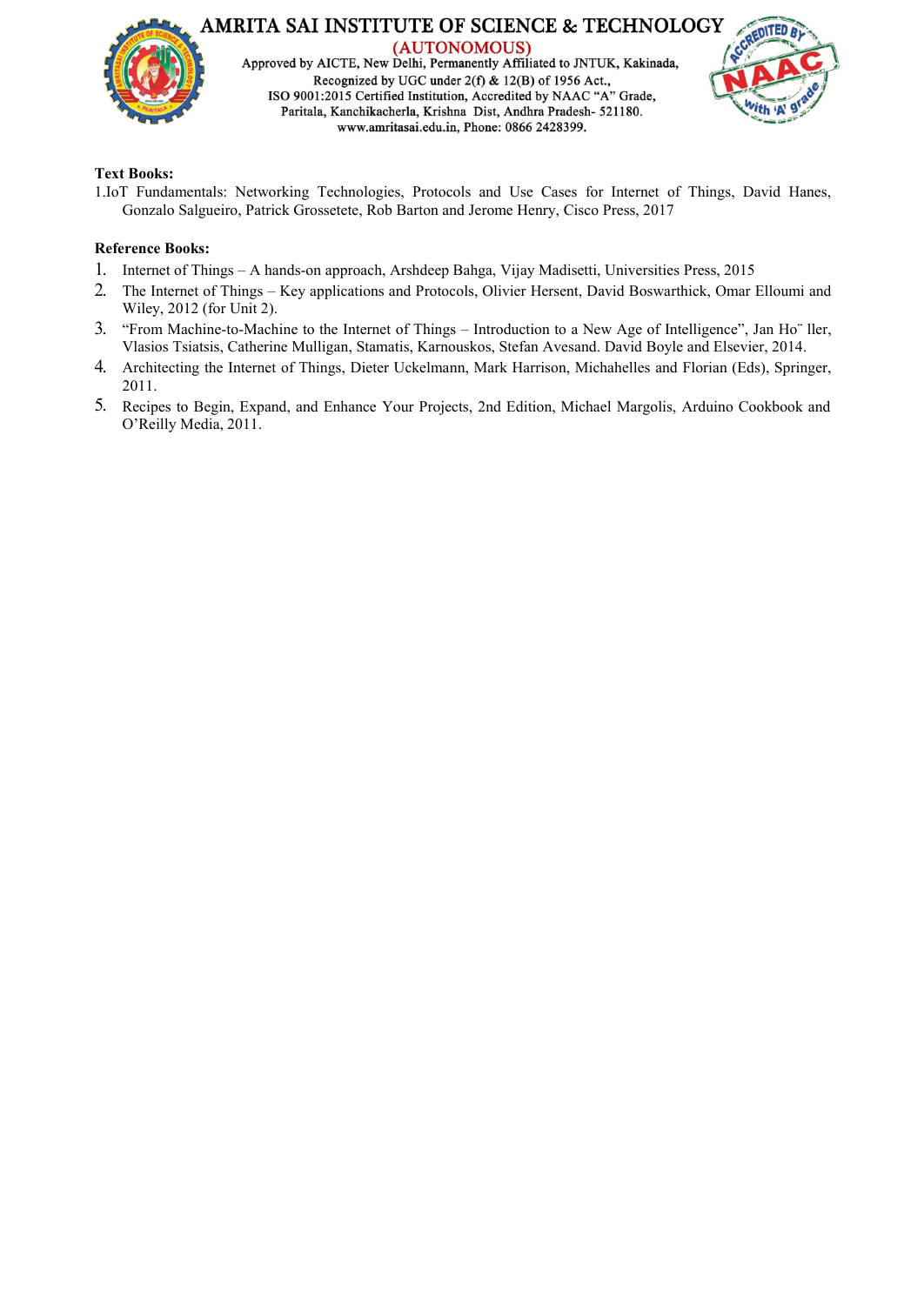

Approved by AICTE, New Delhi, Permanently Affiliated to JNTUK, Kakinada, Recognized by UGC under  $2(f)$  & 12(B) of 1956 Act., ISO 9001:2015 Certified Institution, Accredited by NAAC "A" Grade, Paritala, Kanchikacherla, Krishna Dist, Andhra Pradesh- 521180. www.amritasai.edu.in, Phone: 0866 2428399.



| I Year - I Semester |                                                         |  |  |
|---------------------|---------------------------------------------------------|--|--|
|                     | <b>Object Oriented Software Engineering (MTCSE11YY)</b> |  |  |

#### **Course Objectives:**

To elicit, analyze and specify software requirements through a productive working relationship with various stakeholders of the project.

To understand the what software life cycle is, how software projects are planned and managed, types of resources involved in software development projects, risks are identified and assessed, predictions and assessments are made.

To identify, formulate, and solve software engineering problems, including the specification, design, implementation, and testing of software systems that meet specification, performance, maintenance and quality requirements

#### **Course Outcomes:**

After the completion of the course, student will be able to

Apply the Object Oriented Software-Development Process to design software

Analyze and Specify software requirements through a SRS documents.

Design and Plan software solutions to problems using an object-oriented strategy.

Model the object oriented software systems using Unified Modeling Language (UML)

Estimate the cost of constructing object oriented software.

**UNIT I:** Introduction to Software Engineering: Software, Software Crisis, Software Engineering definition, Evolution of Software Engineering Methodologies, Software Engineering Challenges. Software Processes: Software Process,Process Classification, Phased development life cycle, Software Development Process Models, Process, use, applicability and Advantages/limitations.

**UNIT II:** Object oriented Paradigm, Object oriented Concepts, Classes, Objects, Attributes, Methods and services, Messages, Encapsulation, Inheritance, Polymorphism, Identifying the elements of object model, management of object oriented Software projects, Object Oriented Analysis, Domain Analysis, Generic Components of OOA model,OOA Process, Object Relationship model, Object Behavior Model.

**UNIT III:** Object Oriented Design: Design for Object- Oriented systems, The Generic components ofthe OO design model, The System design process, The Object design process, Design Patterns, Object Oriented Programming.

**UNIT IV:** Object Oriented testing: Broadening the view of Testing, Testing of OOA and OOD models, Object- Oriented testing strategies, Test case design for OO software, testing methods applicable at the class level, Interclass test case design.

**UNIT V:** Technical Metrics for Object Oriented Systems: The Intent of Object Oriented metrics, The distinguishing Characteristics, Metrics for the OO Design model, Class-Oriented metrics, Operation-Oriented Metrics, Metrics foe Object Oriented testing, Metrics for Object Oriented projects. CASE Tools.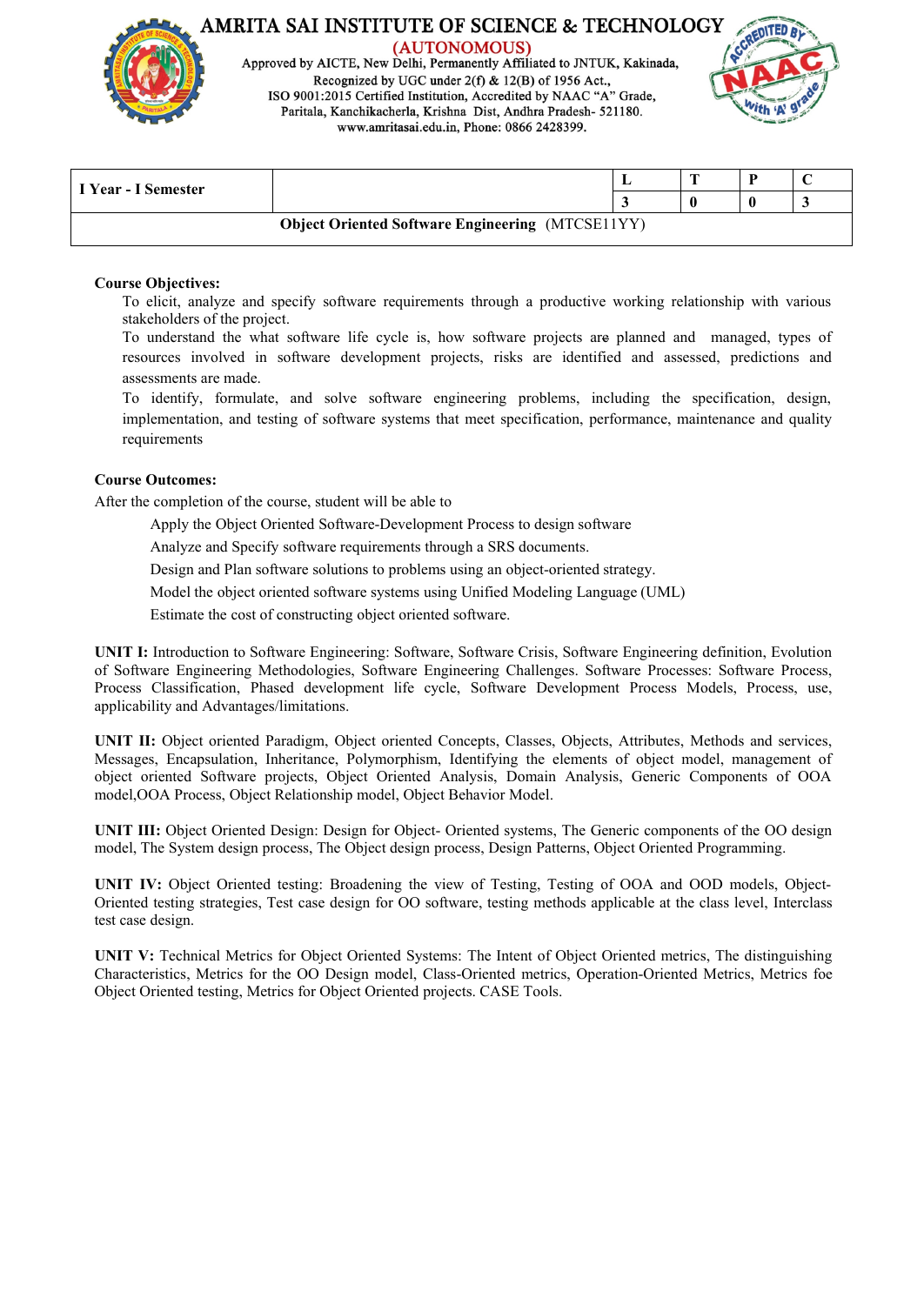



# **Text Books:**

- 1.Object oriented and Classical Software Engineering, 7/e, Stephen R. Schach, TMH.
- 2. Object oriented and Classical Software Engineering, Timothy Lethbridge, Robert Laganiere, TMH
- 3. Software Engineering by Roger S Pressman, Tata McGraw Hill Edition.

# **Reference Books:**

1. Component based software engineering: 7<sup>th</sup> International symposium, ivicaCrnkovic, Springer, CBSE 2004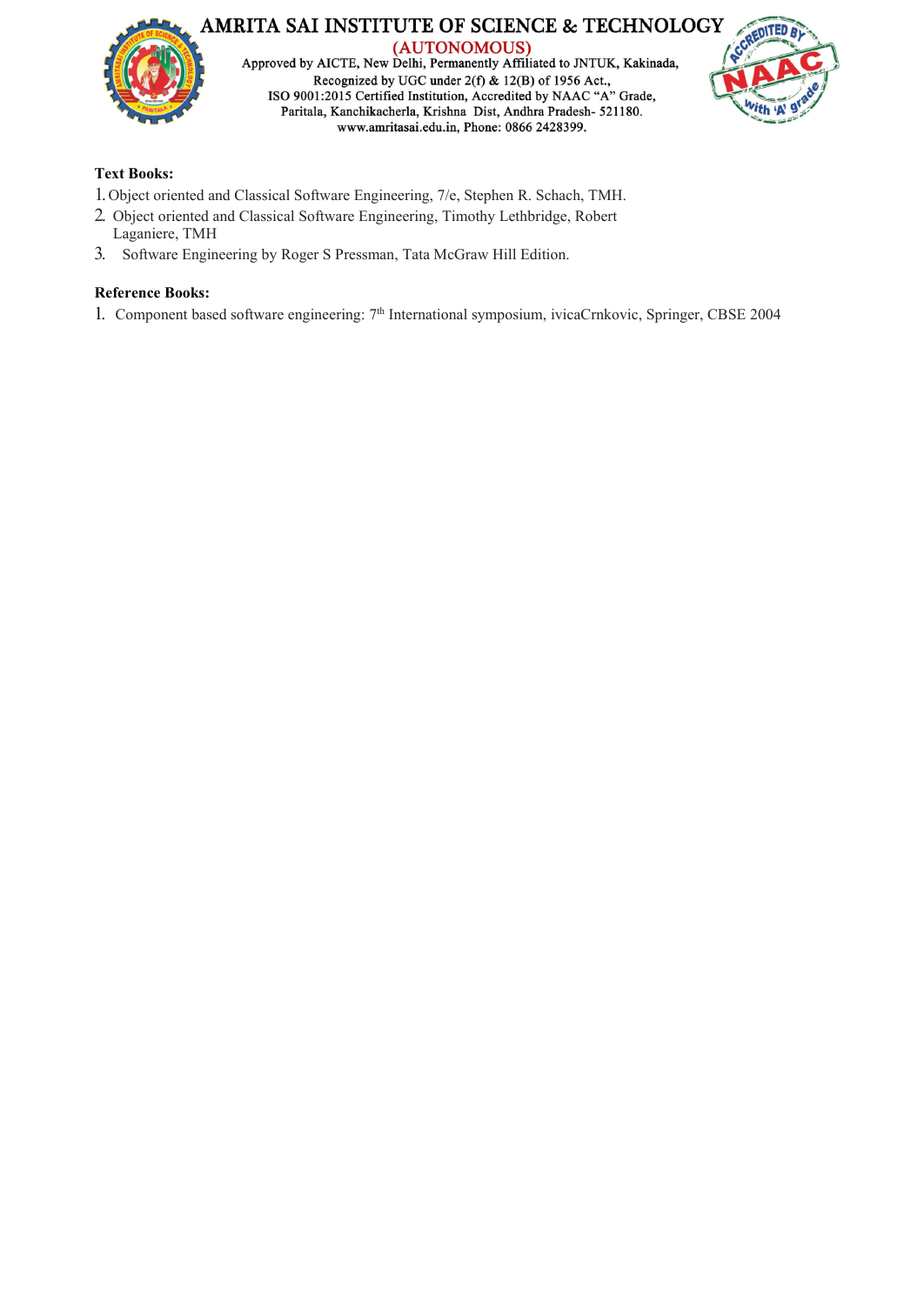

Approved by AICTE, New Delhi, Permanently Affiliated to JNTUK, Kakinada, Recognized by UGC under 2(f) & 12(B) of 1956 Act., ISO 9001:2015 Certified Institution, Accredited by NAAC "A" Grade, Paritala, Kanchikacherla, Krishna Dist, Andhra Pradesh- 521180. www.amritasai.edu.in, Phone: 0866 2428399.



| I Year - I Semester |                                     | $\sim$ | ◡ |
|---------------------|-------------------------------------|--------|---|
|                     |                                     |        |   |
|                     | <b>RESEARCH METHODOLOGY AND IPR</b> |        |   |

#### **UNIT 1:**

Meaning of research problem, Sources of research problem, Criteria Characteristics of a good research problem, Errors in selecting a research problem, Scope and objectives of research problem. Approaches of investigation of solutions for research problem, data collection, analysis, interpretation, Necessary instrumentations

#### **UNIT 2:**

Effective literature studies approaches, analysis Plagiarism, Research ethics, Effective technical writing, how to write report, Paper Developing a Research Proposal, Format of research proposal, a presentation and assessment by a review committee

#### **UNIT 3:**

Nature of Intellectual Property: Patents, Designs, Trade and Copyright. Process of Patenting and Development: technological research, innovation, patenting, development. International Scenario: International cooperation on Intellectual Property. Procedure for grants of patents, Patenting under PCT.

#### **UNIT 4:**

Patent Rights: Scope of Patent Rights. Licensing and transfer of technology. Patent information and databases. Geographical Indications.

#### **UNIT 5:**

New Developments in IPR: Administration of Patent System. New developments in IPR; IPR of Biological Systems, Computer Software etc. Traditional knowledge Case Studies, IPR and IITs.

# **REFERENCES:**

- (1) Stuart Melville and Wayne Goddard, "Research methodology: an introduction for science & engineering students'"
- (2) Wayne Goddard and Stuart Melville, "Research Methodology: An Introduction"
- (3) Ranjit Kumar, 2nd Edition, "Research Methodology: A Step by Step Guide for beginners"
- (4) Halbert, "Resisting Intellectual Property", Taylor & Francis Ltd ,2007.
- (5) Mayall, "Industrial Design", McGraw Hill, 1992.
- (6) Niebel, "Product Design", McGraw Hill, 1974.
- (7) Asimov, "Introduction to Design", Prentice Hall, 1962.
- (8) (8) Robert P. Merges, Peter S. Menell, Mark A. Lemley, " Intellectual Property in New Technological Age", 2016.
- (9) T. Ramappa, "Intellectual Property Rights Under WTO", S. Chand, 2008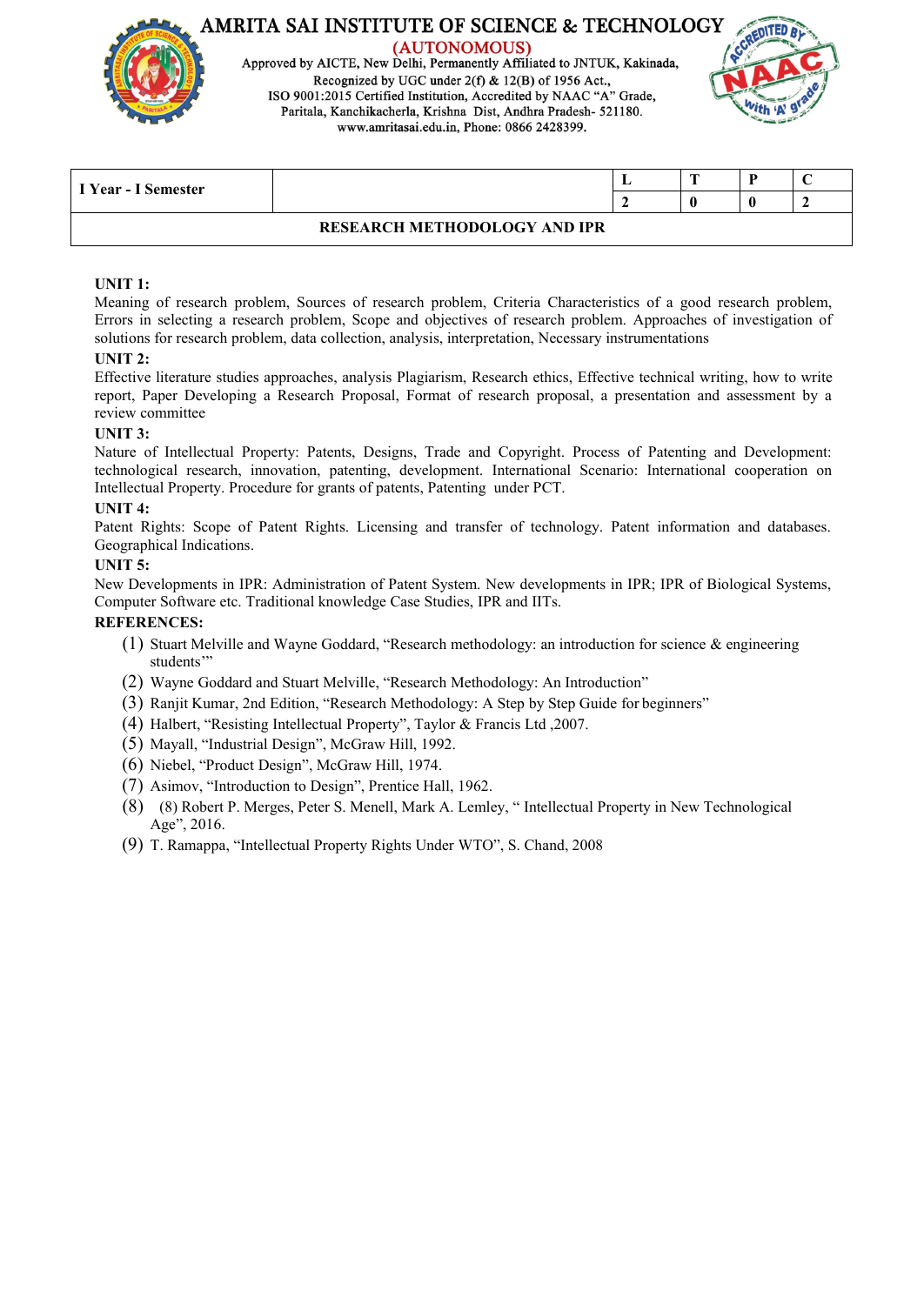

(AUTONOMOUS) Approved by AICTE, New Delhi, Permanently Affiliated to JNTUK, Kakinada, Recognized by UGC under  $2(f)$  & 12(B) of 1956 Act., ISO 9001:2015 Certified Institution, Accredited by NAAC "A" Grade, Paritala, Kanchikacherla, Krishna Dist, Andhra Pradesh- 521180. www.amritasai.edu.in, Phone: 0866 2428399.



| I Year - I Semester |                                                                  | ш, |  |  |
|---------------------|------------------------------------------------------------------|----|--|--|
|                     |                                                                  |    |  |  |
|                     | <b>Advanced Data Structures &amp; Algorithms Lab</b> (MTCSE1106) |    |  |  |

#### **Course Objectives:**

From the course the student will learn

Knowing about oops concepts for a specific problem.

Various advanced data structures concepts like arrays, stacks, queues, linked lists, graphs and trees.

#### **Course Outcomes**:

After the completion of the course, student will be able to

Identify classes, objects, members of a class and relationships among them needed for a specific problem.

Examine algorithms performance using Prior analysis and asymptotic notations.

Organize and apply to solve the complex problems using advanced data structures (like arrays, stacks, queues, linked lists, graphs and trees.)

Apply and analyze functions of Dictionary

# **Experiment 1:**

Write a java program to perform various operations on single linked list

# **Experiment 2:**

Write a java program for the following

- a) Reverse a linked list
- b) Sort the data in a linked list
- c) Remove duplicates
- d) Merge two linked lists

# **Experiment 3:**

Write a java program to perform various operations on doubly linked list.

# **Experiment 4:**

Write a java program to perform various operations on circular linked list.

# **Experiment 5:**

Write a java program for performing various operations on stack using linked list.

# **Experiment 6:**

Write a java program for performing various operations on queue using linked list.

# **Experiment 7:**

Write a java program for the following using stack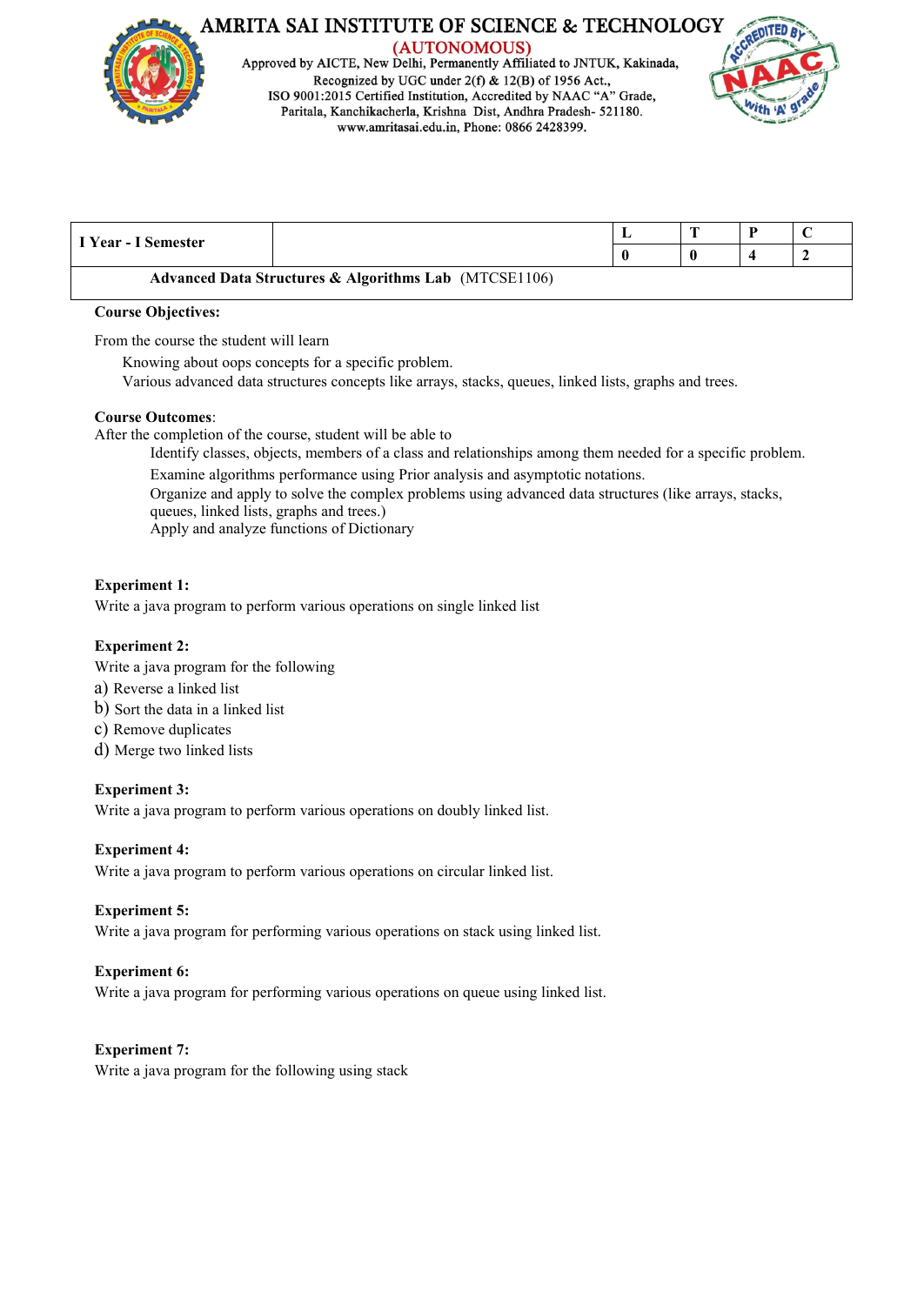

Approved by AICTE, New Delhi, Permanently Affiliated to JNTUK, Kakinada, Recognized by UGC under  $2(f)$  & 12(B) of 1956 Act., ISO 9001:2015 Certified Institution, Accredited by NAAC "A" Grade, Paritala, Kanchikacherla, Krishna Dist, Andhra Pradesh- 521180. www.amritasai.edu.in, Phone: 0866 2428399.



- a) Infix to postfix conversion.
- b) Expression evaluation.
- c) Obtain the binary number for a given decimal number.

# **Experiment 8:**

Write a java program to implement various operations on Binary Search Tree Using Recursive and Non-Recursive methods.

#### **Experiment 9:**

Write a java program to implement the following for a graph. a) BFS b) DFS

#### **Experiment 10:**

Write a java program to implement Merge & Heap Sort of given elements.

#### **Experiment 11:**

Write a java program to implement Quick Sort of given elements.

#### **Experiment 12:**

Write a java program to implement various operations on AVL trees.

#### **Experiment 13:**

Write a java program to perform the following operations: a) Insertion into a B-tree b) Searching in a B-tree

#### **Experiment 14:**

Write a java program to implementation of recursive and non-recursive functions to Binary tree Traversals

#### **Experiment 15:**

Write a java program to implement all the functions of Dictionary (ADT) using Hashing.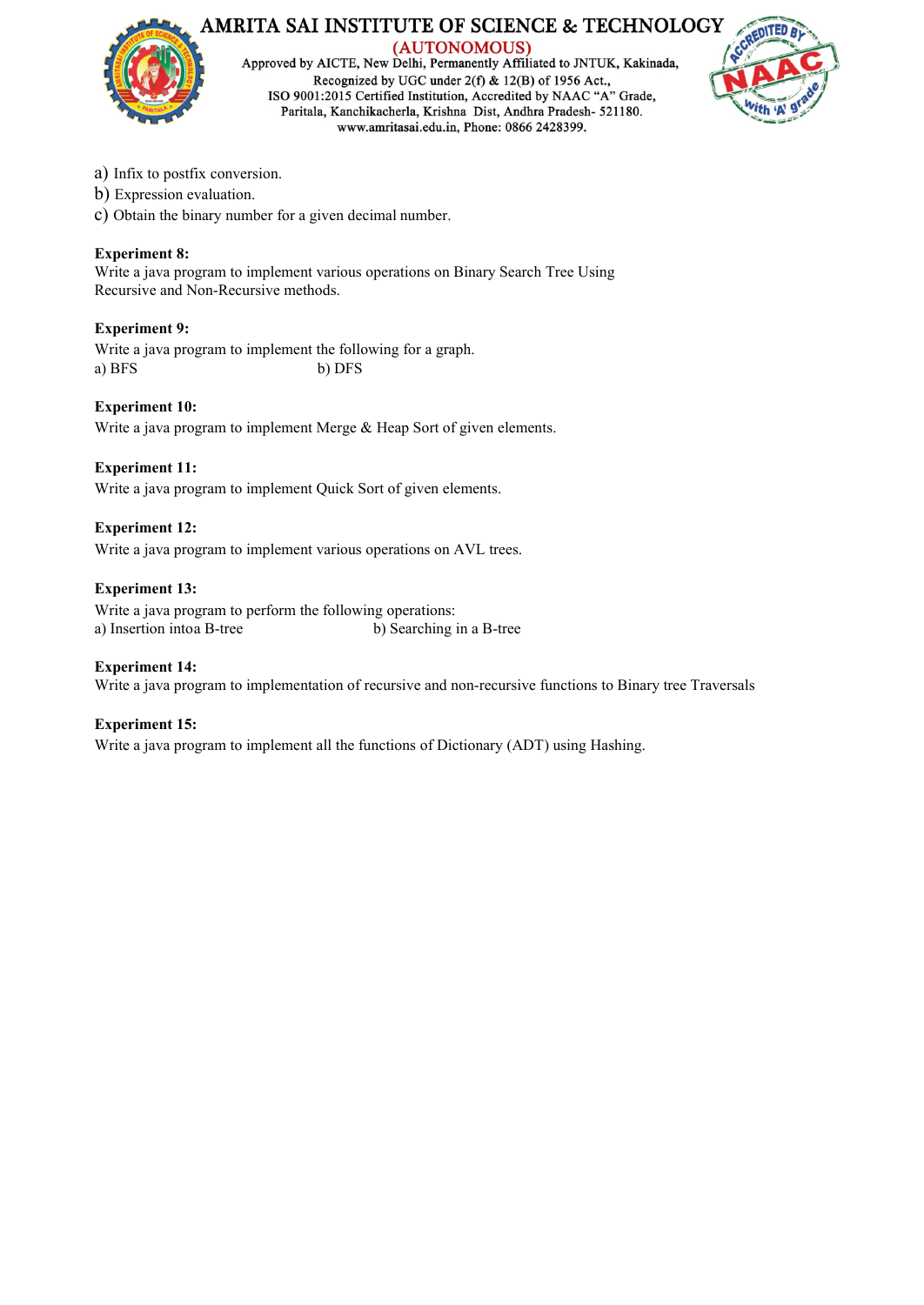

Approved by AICTE, New Delhi, Permanently Affiliated to JNTUK, Kakinada, Recognized by UGC under  $2(f)$  & 12(B) of 1956 Act. ISO 9001:2015 Certified Institution, Accredited by NAAC "A" Grade, Paritala, Kanchikacherla, Krishna Dist, Andhra Pradesh- 521180. www.amritasai.edu.in, Phone: 0866 2428399.



| I Year - I Semester                       |  | - |  |  |  |
|-------------------------------------------|--|---|--|--|--|
|                                           |  |   |  |  |  |
| <b>Advanced Computing Lab (MTCSE1107)</b> |  |   |  |  |  |

#### **Course Objectives:**

From the course the student will learn

The student should have hands on experience in using various sensors like temperature, humidity, smoke, light, etc. and should be able to use controlweb camera, network, and relays connected to the Pi.

#### **Course Outcomes**:

After the completion of the course, student will be able to

The student should have hands on experience in using various sensors like temperature, humidity, smoke, light, etc. and should be able to use control web camera, network, and relays connected to the Pi.

Development and use of s IoT technology in Societal and Industrial Applications.

Skills to undertake high quality academic and industrial research in Sensors and IoT.

To classify Real World IoT Design Constraints, Industrial Automation in IoT.

**Experiment 1:** Start Raspberry Pi and try various Linux commands in command terminal window: ls, cd, touch, mv, rm, man, mkdir, rmdir, tar, gzip, cat, more, less, ps, sudo, cron, chown, chgrp, ping etc.

**Experiment 2:** Study and Install IDE of Arduino and different types of Arduino.

**Experiment 3:** Study and Implement Zigbee Protocol using Arduino / RaspberryPi.

**Experiment 4:** Write a map reduce program that mines weather data. Weather sensors collecting data every hour at many locations across the globe gather a large volume of log data, which is a good candidate for analysis with Map Reduce, since it is semi structured and record-oriented.

**Experiment 5**: Data analytics using Apache Spark on Amazon food dataset, find all the pairs of items frequently reviewed together.

Write a single Spark application that

Transposes the original Amazon food dataset, obtaining a PairRDD of the type<user  $id \rightarrow$ 

 $\le$ list of the product ids reviewed by user id $>$ 

Counts the frequencies of all the pairs of products reviewed together.

Writes on the output folder all the pairs of products that appear more than once and their frequencies. The pairs of products must be sorted by frequency.

#### **Experiment 6:**

Write a program to Implement Bankers algorithm for Dead Lock Avoidance.

#### **Experiment 7:**

Write a program to Producer-consumer problem Using semaphores.

#### **Experiment 8:**